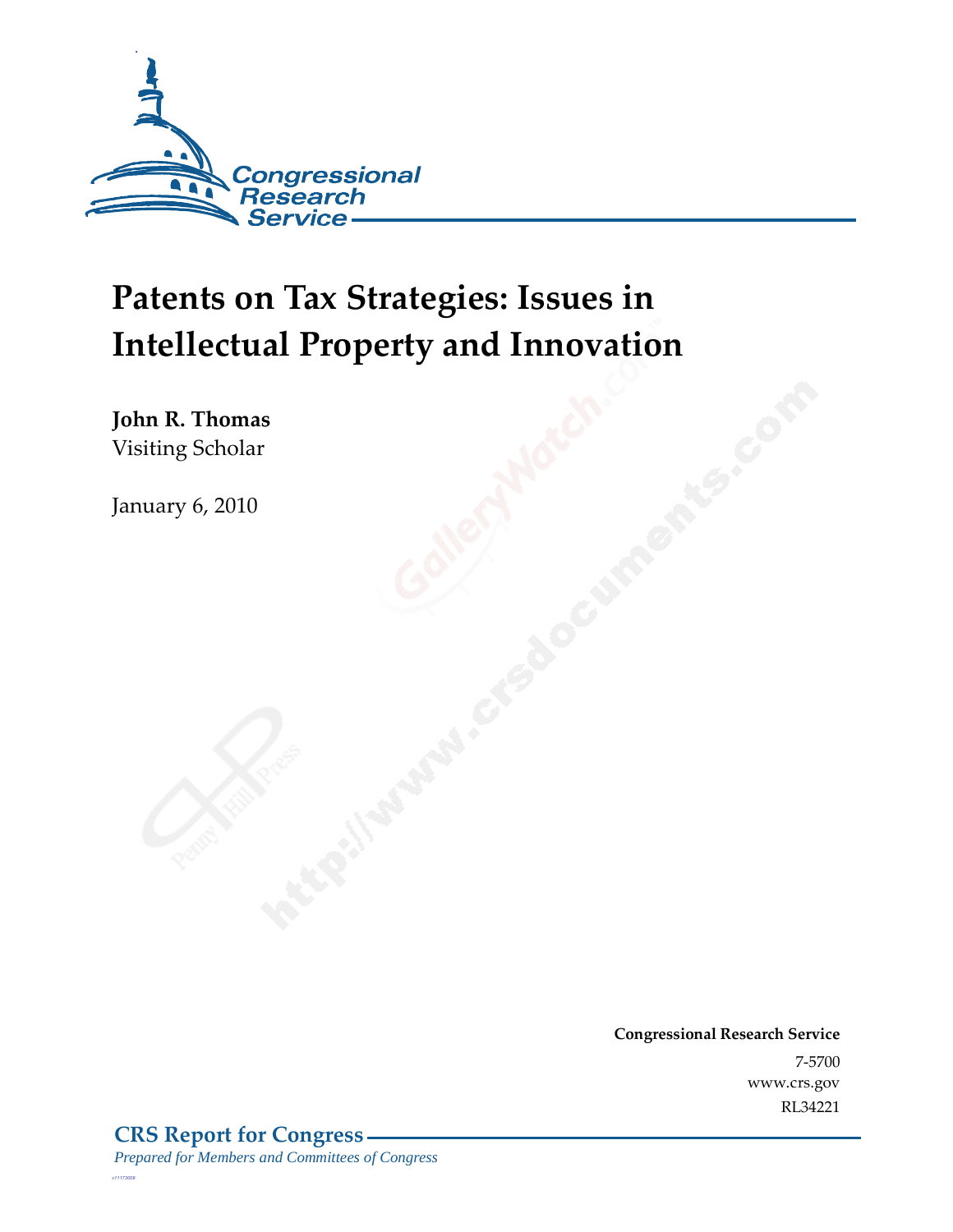# **Summary**

.

Several bills introduced in the  $111<sup>th</sup>$  Congress addressed the recently recognized phenomenon of patented tax strategies. These legislative initiatives would prevent the grant of exclusive intellectual property rights by the United States Patent and Trademark Office (USPTO) on methods that individuals and enterprises might use in order to minimize their tax obligations.

Many commentators trace the rise of tax strategy patents to the 1998 opinion of the Federal Circuit in *State Street Bank v. Signature Financial Group*, which rejected a *per se* rule that business methods could not be patented. In recent years, the USPTO has issued a number of patents that pertain to tax strategies, and numerous other patent applications remain before that agency. At least one of these patents, the so-called SOGRAT patent, has been subject to enforcement litigation in federal court.

The impact of tax strategy patents upon social welfare has been subject to a spirited debate. Some observers are opposed to tax strategy patents. These commentators believe that patent protection is unnecessary with respect to tax avoidance techniques due to a high level of current innovation. Others believe that patent-based incentives to develop tax avoidance strategies are not socially desirable. They assert that patents may limit the ability of individuals to utilize provisions of the tax code intended for all taxpayers, interfering with congressional intent and leading to distortions in tax obligations. Others have expressed concerns that tax strategy patents may potentially complicate legal compliance by tax professionals and individual taxpayers alike.

Other experts believe that these concerns are overstated, and also make the affirmative case that tax strategy patents may provide positive social benefits. They explain that patents on "business methods" have been obtained and enforced for many years. They also observe that the grant of a patent does not imply government approval of the practice of the patented invention, and that professionals in many spheres of endeavor have long had to account for the patent system during their decision-making process. They also believe that the availability of tax strategy patents may promote innovation in a field of endeavor that is demonstrably valuable. Further, such patents might promote public disclosure of tax strategies to tax professionals, taxpayers, and responsible government officials alike.

Three bills introduced in the  $111<sup>th</sup>$  Congress—H.R. 1265, H.R. 2584, and S. 506—would prohibit the issuance of patents on tax strategies. Other legislative responses, including oversight of the USPTO, promotion of cooperation between the USPTO and the IRS, and the encouragement of private sector contributions to the patent examination process, are also possible.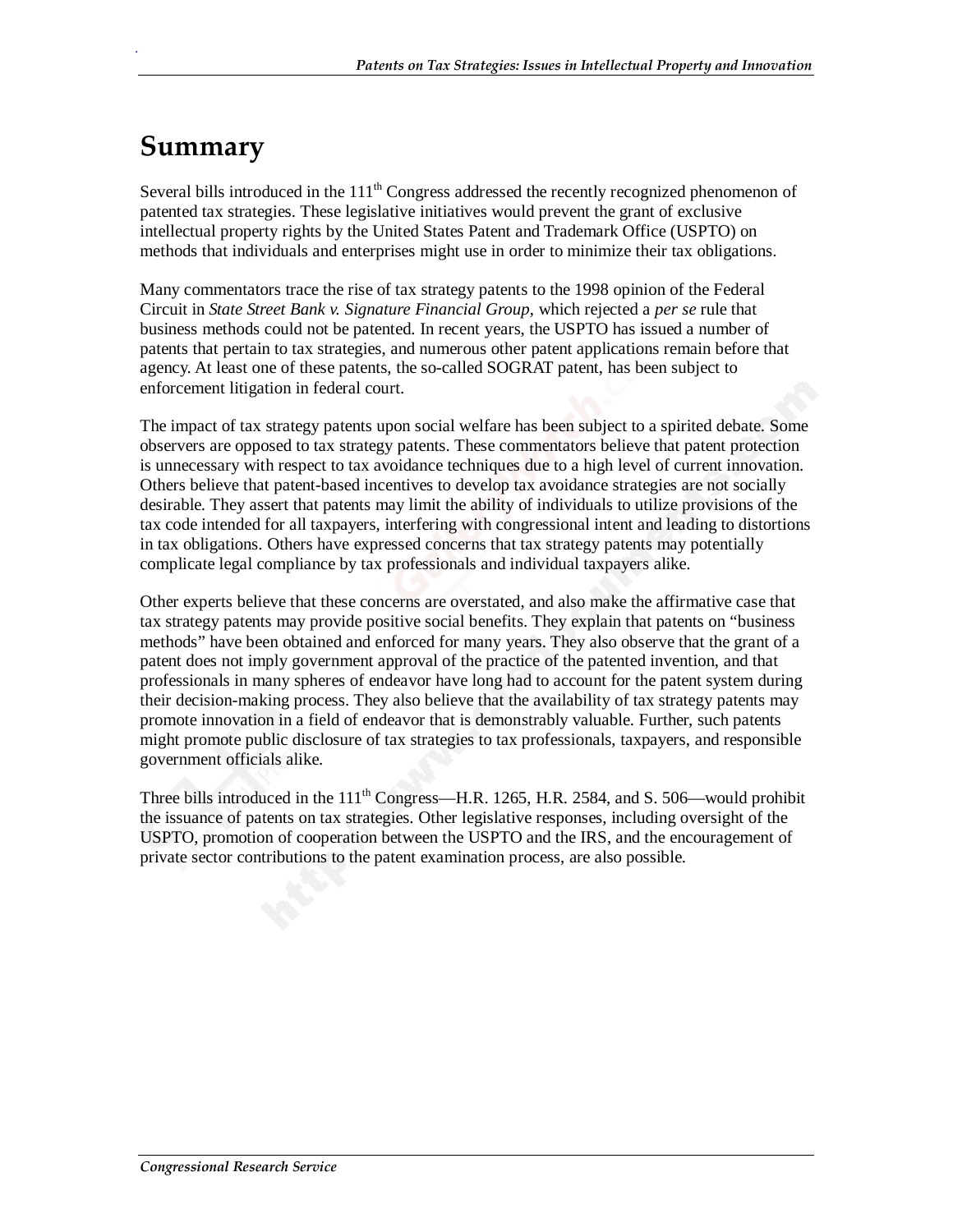# **Contents**

#### Contacts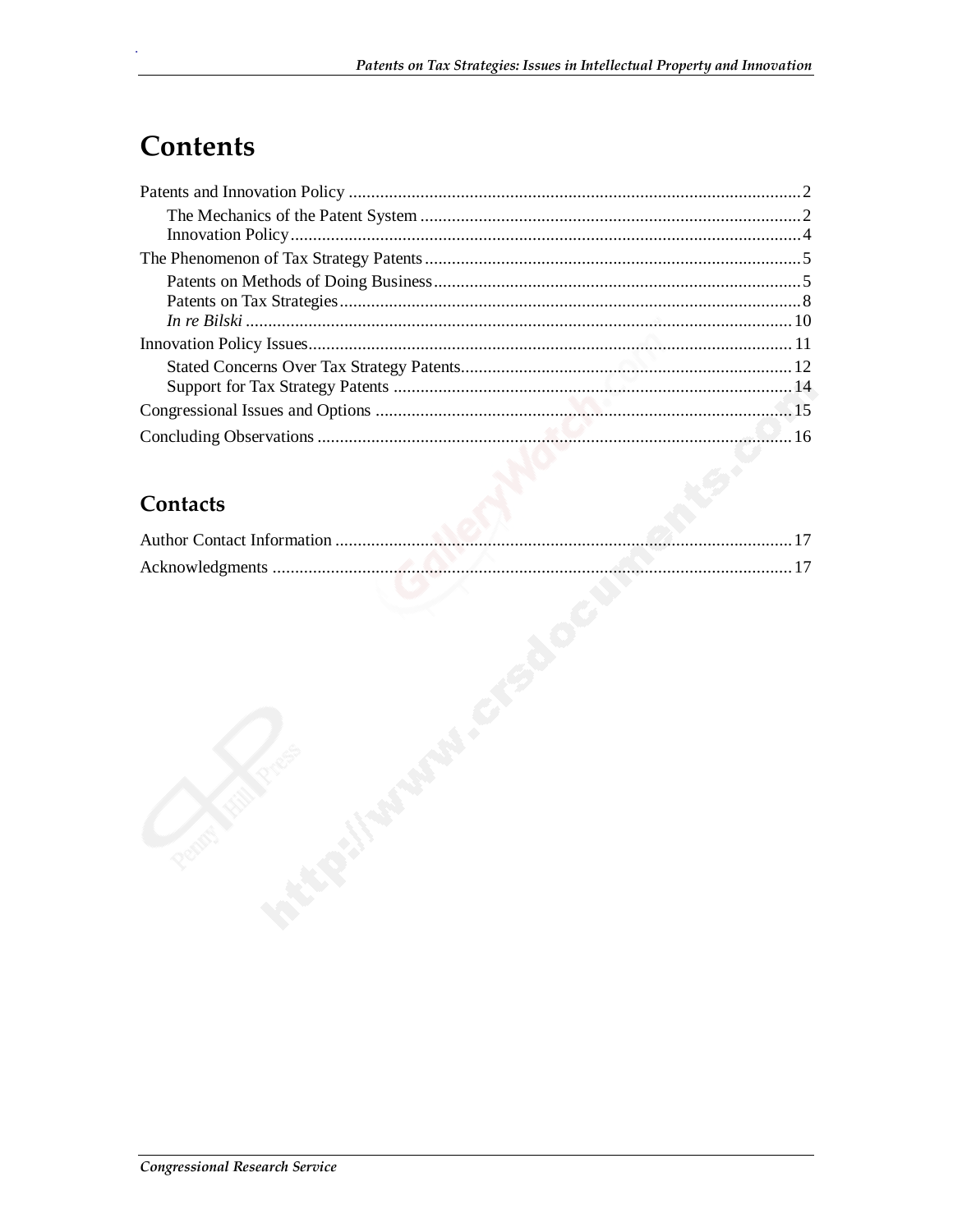roposed legislation in the  $111<sup>th</sup>$  Congress demonstrates legislative interest in the recently recognized phenomenon of patented tax strategies.<sup>1</sup> Three bills would stipulate that patents may not be obtained on methods of tax planning. $^{2}$  H.R. 1265 and S. 506 define the roposed legislation in the 111<sup>th</sup> Congress demonstrates legislative interest in the recently recognized phenomenon of patented tax strategies.<sup>1</sup> Three bills would stipulate that patent may not be obtained on methods of t process, or system that is designed to reduce, minimize, determine, avoid, or defer, or has, when implemented, the effect of reducing, minimizing, determining, avoiding, or deferring, a taxpayer's tax liability or is designed to facilitate compliance with tax laws, but does not include tax preparation software and other tools or systems used solely to prepare tax or information returns...."<sup>3</sup> H.R. 2584 would prevent any patent claiming a "tax planning method," which is defined similarly.<sup>4</sup> The legislation would apply to any application filed at the USPTO on or after the date of enactment.<sup>5</sup>

Tax strategy patents are the subject of a spirited debate. Some observers believe that such patents negatively impact social welfare. According to some experts, tax strategy patents may limit the ability of taxpayers to utilize provisions of the tax code, interfering with congressional intent and leading to distortions in tax obligations.<sup>6</sup> Others assert that tax strategy patents potentially complicate legal compliance by tax professionals and taxpayers alike.<sup>7</sup> Still others believe that the patent system should not provide incentives for individuals to develop new ways to reduce their tax liability.<sup>8</sup>

Other commentators explain that patents on "business methods" have been obtained and enforced for many years.<sup>9</sup> Legislation enacted in 1999 that accounted expressly for patents claiming "a method of doing or conducting business" arguably approved of such patents.10 In addition, some commentators believe that tax strategy patents present a positive development, potentially improving the public disclosure of tax shelters for the attention of Congress and federal tax authorities.<sup>11</sup> They also observe that many kinds of patents, on subject matter ranging from automobile seat belts to airplane navigation systems, potentially involve legal compliance.<sup>12</sup>

<u>.</u>

<sup>&</sup>lt;sup>1</sup> This report uses the term "tax strategy patents" to refer to this category of patents. Various sources referenced within this report identify these sorts of patents as pertaining to tax loopholes, planning methods, shelters, and other similar terms.

 $^{2}$  H.R. 1265, § 303; H.R. 2584, §1; S. 506, § 303.

<sup>3</sup> H.R. 1265, § 303(a); S. 506, § 303(a).

 $^{4}$  H.R. 2584, §1(a).

 $<sup>5</sup>$  H.R. 1265, § 303(b); H.R. 2584, §1(b); S. 506, § 303(b).</sup>

<sup>6</sup> *See* Letter from Jeffrey R. Hoops, Chair, American Institute of Certified Public Accountants Tax Executive Committee, to Members of Congress (February 28, 2007) (available at http://tax.aicpa.org).

<sup>7</sup> *See* Letter from Kimberly S. Blanchard, Chair, New York State Bar Association Tax Section, to Members of Congress (August 17, 2006) (available at http://www.nysba.org).

<sup>8</sup> *See* William A. Drennan, "The Patented Loophole: How Should Congress Respond to This Judicial Invention," 59 *Florida Law Review* (2007), 229.

<sup>9</sup> *See* Andrew F. Palmieri and Corinne Marie Pouliquen, "A Primer on Business Method Patents: What You Need to Know for Your Real Estate Practice," 21 *Probate and Property* (May/June 2007), 26.

<sup>&</sup>lt;sup>10</sup> First Inventor Defense Act of 1999, P.L. 106-113, § 4302, 113 Stat. 1501 (codified at 35 U.S.C. § 273 (2006)).

<sup>&</sup>lt;sup>11</sup> Drennan, *supra*, at 328 (noting this argument).

<sup>&</sup>lt;sup>12</sup> Stephen T. Schreiner and George Y. Wang, "Discussions on Tax Patents Have Lost Focus," *IP Law 360* (available at http://www.hunton.com).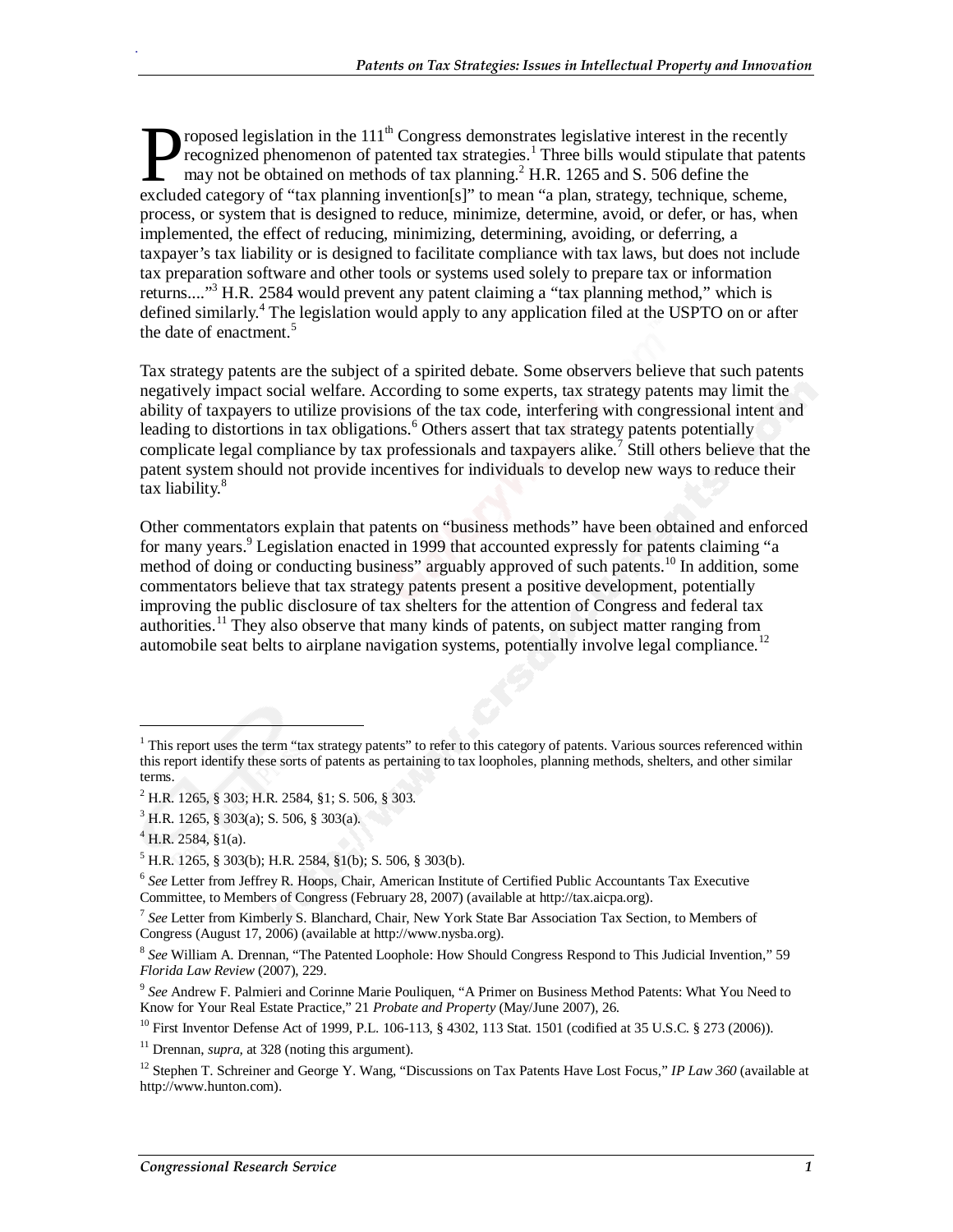Although views on tax strategy patents vary, evidence suggests that numerous applications that arguably cover tax planning methods have been filed at the USPTO.<sup>13</sup> Some of these applications have been approved as issued patents.<sup>14</sup> Further, at least one granted patent has been the subject of infringement litigation in the federal judicial system.<sup>15</sup> Discussion of the recently appreciated phenomenon of tax strategy patents therefore appears to be timely.

This report introduces the concept of tax strategy patents and reviews their implications for intellectual property and tax policy. The report begins by providing an overview of both the practical workings and innovation policy aspirations of the patent system. It then provides a brief history of the phenomenon of tax strategy patents. The report next reviews competing views about the impact of tax patents upon innovation policy. This report concludes with a summary of congressional issues and options.

## **Patents and Innovation Policy**

#### **The Mechanics of the Patent System**

The U.S. Constitution provides Congress with the power "To promote the Progress of Science and useful Arts, by securing for limited Times to ... Inventors the exclusive Right to their ... Discoveries....  $16$ <sup>16</sup> In accordance with the Patent Act of 1952,<sup>17</sup> an inventor may seek the grant of a patent by preparing and submitting an application to the USPTO. USPTO officials known as examiners then determine whether the invention disclosed in the application merits the award of a patent.<sup>18</sup>

In determining whether to approve a patent application, a USPTO examiner will consider whether the submitted application fully discloses and distinctly claims the invention.<sup>19</sup> In particular, the application must enable persons skilled in the art to make and use the invention without undue experimentation.<sup>20</sup> In addition, the application must disclose the "best mode," or preferred way, that the applicant knows to practice the invention. $21$ 

1

<sup>13</sup> *See* Jo-el J. Meyer, "Proliferation of Retirement Plan Patents Poses Problems for Practitioners," *Patent, Trademark, and Copyright Journal* (BNA June 8, 2007), 186.

 $^{14}$  *Id.* 

<sup>&</sup>lt;sup>15</sup> Wealth Transfer Group LLC v. Rowe, D. Conn., No. 3:06cv00024 (AWT), filed January 6, 2006.

<sup>&</sup>lt;sup>16</sup> U.S. Constitution, Article I, Section 8, Clause 8. This constitutional clause also addresses copyright law, which provides for protection for original works of authorship. In contrast to patents, copyright protection arises automatically once a work of authorship has been fixed in tangible form. 17 U.S.C. § 102(a) (2006). Copyright provides authors with the exclusive right to reproduce, adapt, and publicly distribute their works, among others, subject to certain limitations such as the fair use privilege. 17 U.S.C. § 106, 107-122 (2006). Although this report concerns patent protection for tax strategies, it should be appreciated that computer software that implements a tax strategy, and possibly other sorts of works, may potentially enjoy protection under the copyright laws as well. *See, e.g.,* Roger E. Schechter and John R. Thomas, *Intellectual Property: The Law of Copyrights, Patents, and Trademarks* (Thomson/West 2003). 17 P.L. 82-593, 66 Stat. 792 (codified at Title 35 of the United States Code).

<sup>18 35</sup> U.S.C. § 131 (2006).

<sup>19 35</sup> U.S.C. § 112 (2006).

<sup>20</sup> *See* Invitrogen Corp. v. Clontech Labs., Inc., 429 F.3d 1052, 1070-71 (Fed. Cir. 2005).

<sup>21</sup> *See* High Concrete Structures, Inc. v. New Enterprise Stone and Lime Co., 377 F.3d 1379, 1382 (Fed. Cir. 2004).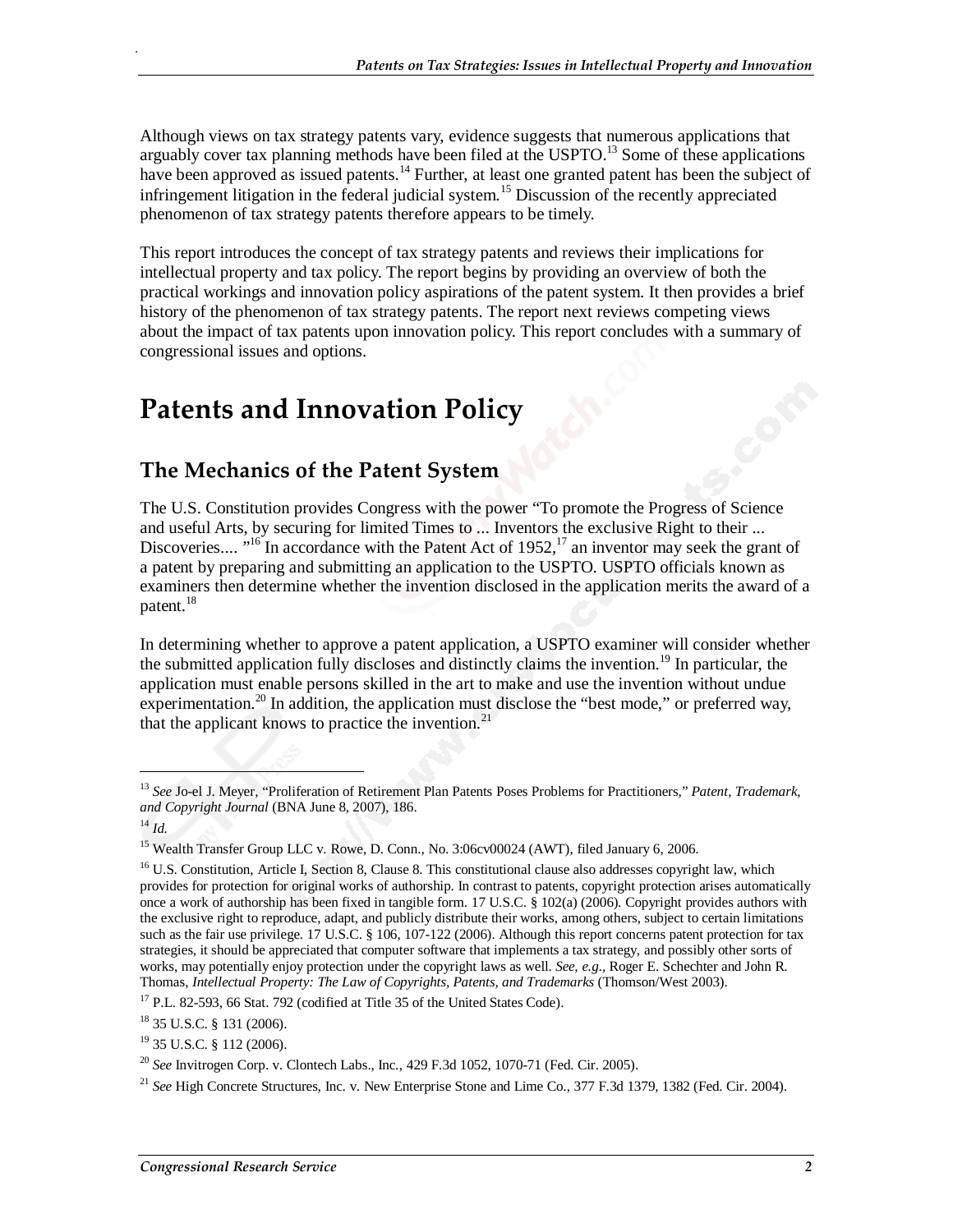The examiner will also determine whether the invention itself fulfills certain substantive standards set by the patent statute. To be patentable, an invention must meet four primary requirements. First, the invention must fall within at least one category of patentable subject matter. According to the Patent Act, an invention which is a "process, machine, manufacture, or composition of matter" is eligible for patenting.<sup>22</sup> Second, the invention must be useful, a requirement that is satisfied if the invention is operable and provides a tangible benefit.<sup>23</sup>

Third, the invention must be novel, or different, from subject matter disclosed by an earlier patent, publication, or other state-of-the-art knowledge.<sup>24</sup> Finally, an invention is not patentable if "the subject matter as a whole would have been obvious at the time the invention was made to a person having ordinary skill in the art to which said subject matter pertains."<sup>25</sup> This requirement of "nonobviousness" prevents the issuance of patents claiming subject matter that a skilled artisan would have been able to implement in view of the knowledge of the state of the art.<sup>26</sup>

If the USPTO allows the patent to issue, its owner obtains the right to exclude others from making, using, selling, offering to sell or importing into the United States the patented invention.<sup>27</sup> Those who engage in those acts without the permission of the patentee during the term of the patent can be held liable for infringement. Adjudicated infringers may be enjoined from further infringing acts.<sup>28</sup> The patent statute also provides for an award of damages "adequate" to compensate for the infringement, but in no event less than a reasonable royalty for the use made of the invention by the infringer."<sup>29</sup>

The maximum term of patent protection is ordinarily set at 20 years from the date the application is filed.<sup>30</sup> At the end of that period, others may employ that invention without regard to the expired patent.

Patent rights do not enforce themselves. Patent proprietors who wish to compel others to respect their rights must commence enforcement proceedings, which most commonly consist of litigation in the federal courts. Although issued patents enjoy a presumption of validity, accused infringers may assert that a patent is invalid or unenforceable on a number of grounds. The Court of Appeals for the Federal Circuit (Federal Circuit) possesses nationwide jurisdiction over most patent appeals from the district courts.<sup>31</sup> The Supreme Court enjoys discretionary authority to review cases decided by the Federal Circuit.<sup>32</sup>

1

 $22$  35 U.S.C. § 101 (2006).

<sup>23</sup> *Id. See* In re Fischer, 421 F.3d 1365, 1371 (Fed. Cir. 2005).

<sup>&</sup>lt;sup>24</sup> 35 U.S.C. § 102 (2006).

 $25$  35 U.S.C. § 103(a) (2006).

<sup>26</sup> *See* KSR International Co. v. Teleflex Inc., 127 S.Ct. 1727 (2007).

 $27$  35 U.S.C. § 271(a) (2006).

<sup>28 35</sup> U.S.C. § 283 (2006). *See* eBay Inc. v. MercExchange L.L.C., 126 S.Ct. 1837 (2006).

<sup>29 35</sup> U.S.C. § 284 (2006).

 $30$  35 U.S.C. § 154(a)(2) (2006). Although the patent term is based upon the filing date, the patentee obtains no enforceable legal rights until the USPTO allows the application to issue as a granted patent. A number of Patent Act provisions may modify the basic 20-year term, including examination delays at the USPTO and delays in obtaining marketing approval for the patented invention from other federal agencies.

 $31$  28 U.S.C. § 1295(a)(1) (2006).

<sup>32 28</sup> U.S.C. § 1254(1) (2006).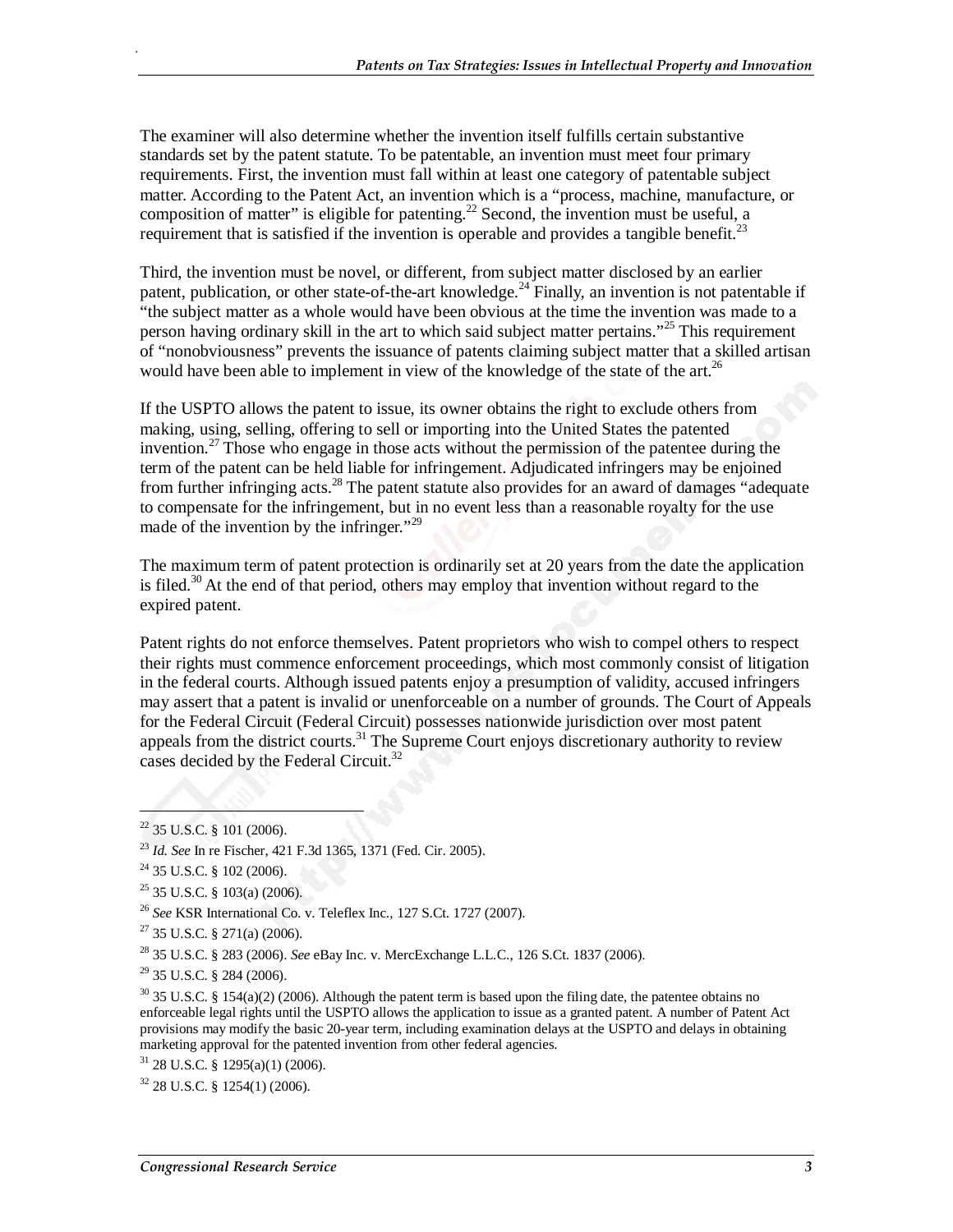#### **Innovation Policy**

.

Patent ownership is perceived to encourage innovation, which in turn leads to industry advancement and economic growth. One characteristic of the new knowledge that results from innovation is that it is a "public good." Public goods are non-rivalrous and non-excludable, for use of the good by one individual does not limit the amount of the good available for consumption by others, and no one can be prevented from using that good.<sup>33</sup>

The lack of excludability in particular is believed to result in an environment where too few inventions would be made. Absent a patent system, "free riders" could easily duplicate and exploit the inventions of others. Further, because they incurred no cost to develop and perfect the technology involved, copyists could undersell the original inventor. Aware that they would be unable to capitalize upon their inventions, individuals might be discouraged from innovating in the first instance. The patent system ameliorates this market failure by providing innovators with a time-limited exclusive interest in their inventions, thereby allowing them to capture their marketplace value.<sup>34</sup>

The patent system purportedly serves other goals as well. The patent law encourages the disclosure of new products and processes, for each issued patent must include a description sufficient to enable skilled artisans to practice the patented invention.<sup>35</sup> At the close of the patent's twenty-year term,<sup>36</sup> others may employ the claimed invention without regard to the expired patent. In this manner the patent system ultimately contributes to the growth of the public domain.

Even during their term, issued patents may encourage others to "invent around" the patentee's proprietary interest. A patentee may point the way to new products, markets, economies of production and even entire industries. Others can build upon the disclosure of a patent instrument to produce their own technologies that fall outside the exclusive rights associated with the patent.<sup>37</sup>

The regime of patents has also been identified as a facilitator of markets. Absent patent rights, an inventor may have scant tangible assets to sell or license. In addition, an inventor might otherwise be unable to police the conduct of a contracting party. Any technology or know-how that has been disclosed to a prospective licensee might be appropriated without compensation to the inventor. The availability of patent protection decreases the ability of contracting parties to engage in opportunistic behavior. By lowering such transaction costs, the patent system may make exchanges concerning information goods more feasible.<sup>38</sup>

1

<sup>33</sup> *See* Dotan Oliar, "Making Sense of the Intellectual Property Clause: Promotion of Progress as a Limitation on Congress's Intellectual Property Power," 94 *Georgetown Law Journal* (2006), 1771.

<sup>34</sup> *See* Dan L. Burk and Mark A. Lemley, "Is Patent Law Technology-Specific?," 17 *Berkeley Technology Law Journal* (2002), 1155.

<sup>35 35</sup> U.S.C. § 112 (2006).

<sup>36 35</sup> U.S.C. § 154 (2006).

<sup>37</sup> *See* Rebecca Eisenberg, "Patents and the Progress of Science: Exclusive Rights and Experimental Use," 56 *University of Chicago Law Review* (1989), 1017.

<sup>38</sup> Robert P. Merges, "Intellectual Property and the Costs of Commercial Exchange: A Review Essay," 93 *Michigan Law Review* (1995), 1570.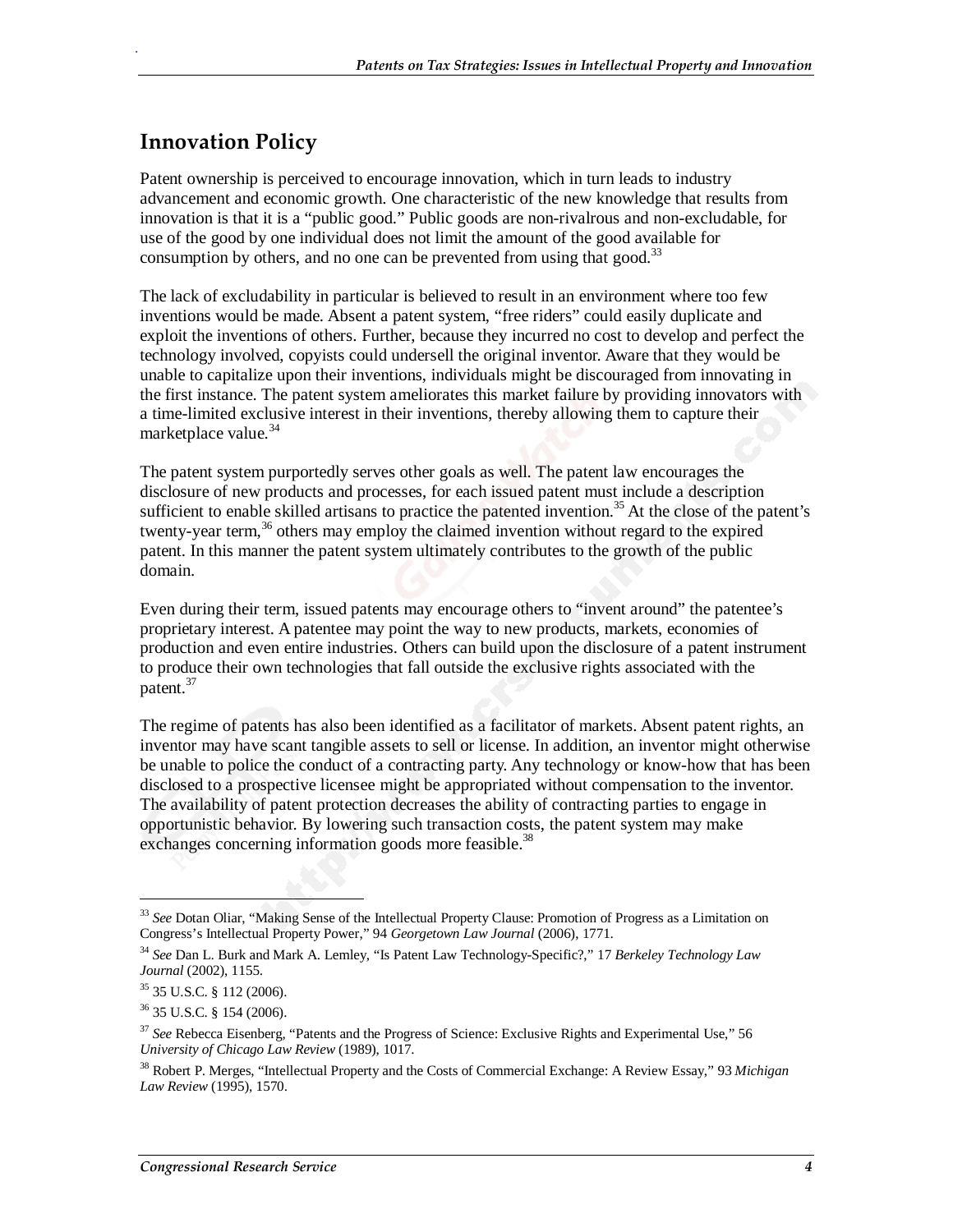Through these mechanisms, the patent system can act in a more socially desirable way than its chief legal alternative, trade secret protection. Trade secrecy guards against the improper appropriation of valuable, commercially useful and secret information. In contrast to patenting, trade secret protection does not result in the disclosure of publicly available information. That is because an enterprise must take reasonable measures to keep secret the information for which trade secret protection is sought. Taking the steps necessary to maintain secrecy, such as implementing physical security measures, also imposes costs that may ultimately be unproductive for society.<sup>39</sup>

The patent system has long been subject to criticism, however. Some observers have asserted that the patent system is unnecessary due to market forces that already suffice to create an optimal level of innovation. The desire to obtain a lead time advantage over competitors, as well as the recognition that passive firms may lose out to their more innovative rivals, may provide sufficient inducement to invent without the need for further incentives.<sup>40</sup> Other commentators believe that the patent system encourages industry concentration and presents a barrier to entry in some  $markets.<sup>41</sup>$ 

Because the relationship between the rate of innovation and the availability of patent rights is not well understood, we lack rigorous analytical methods for studying the impact of the patent system upon the economy as a whole. As a result, current economic and policy tools do not allow us to calibrate the patent system precisely in order to produce an optimal level of investment in innovation. Thus, each of these arguments for and against the patent system remains open to challenge by those who are unpersuaded by their internal logic.

# **The Phenomenon of Tax Strategy Patents**

#### **Patents on Methods of Doing Business**

The availability of patents on tax strategies has been linked to the grant of patents on the broader category of business methods.<sup>42</sup> Prior to 1998, several judicial opinions could arguably be read to hold that patents could not be granted on methods of doing business. For example, in the 1908 opinion in *Hotel Security Checking Co. v. Lorraine Co.*, 43 the court considered "a method of and means for cash-registering and account-checking" designed to prevent fraud by waiters and cashiers.<sup>44</sup> At one point the court stated that a "system of transacting business disconnected from the means for carrying out the system is not, within the most liberal interpretation of the term, an art" that could be patented.<sup>45</sup> However, the court also explained that the invention claimed in the patent "would occur to anyone conversant with the business" and that it was "unable to discover

<u>.</u>

<sup>39</sup> David D. Friedman *et al.*, "Some Economics of Trade Secret Law," 5 *Journal of Economic Perspectives* (1991), 61. <sup>40</sup> *See* Frederic M. Sherer, *Industrial Market Structure and Economic Performance* (1970), 384-87.

<sup>&</sup>lt;sup>41</sup> See John R. Thomas, "Collusion and Collective Action in the Patent System: A Proposal for Patent Bounties," *University of Illinois Law Review* (2001), 305.

<sup>42</sup> *See* Matthew A. Melone, "The Patenting of Tax Strategies: A Patently Unnecessary Development," 5 *DePaul Business and Commercial Law Journal* (2007), 437.

<sup>43 106</sup> F. 467 (2d. Cir. 1908).

<sup>44</sup> *Id.* at 467.

<sup>45</sup> *Id.* at 469.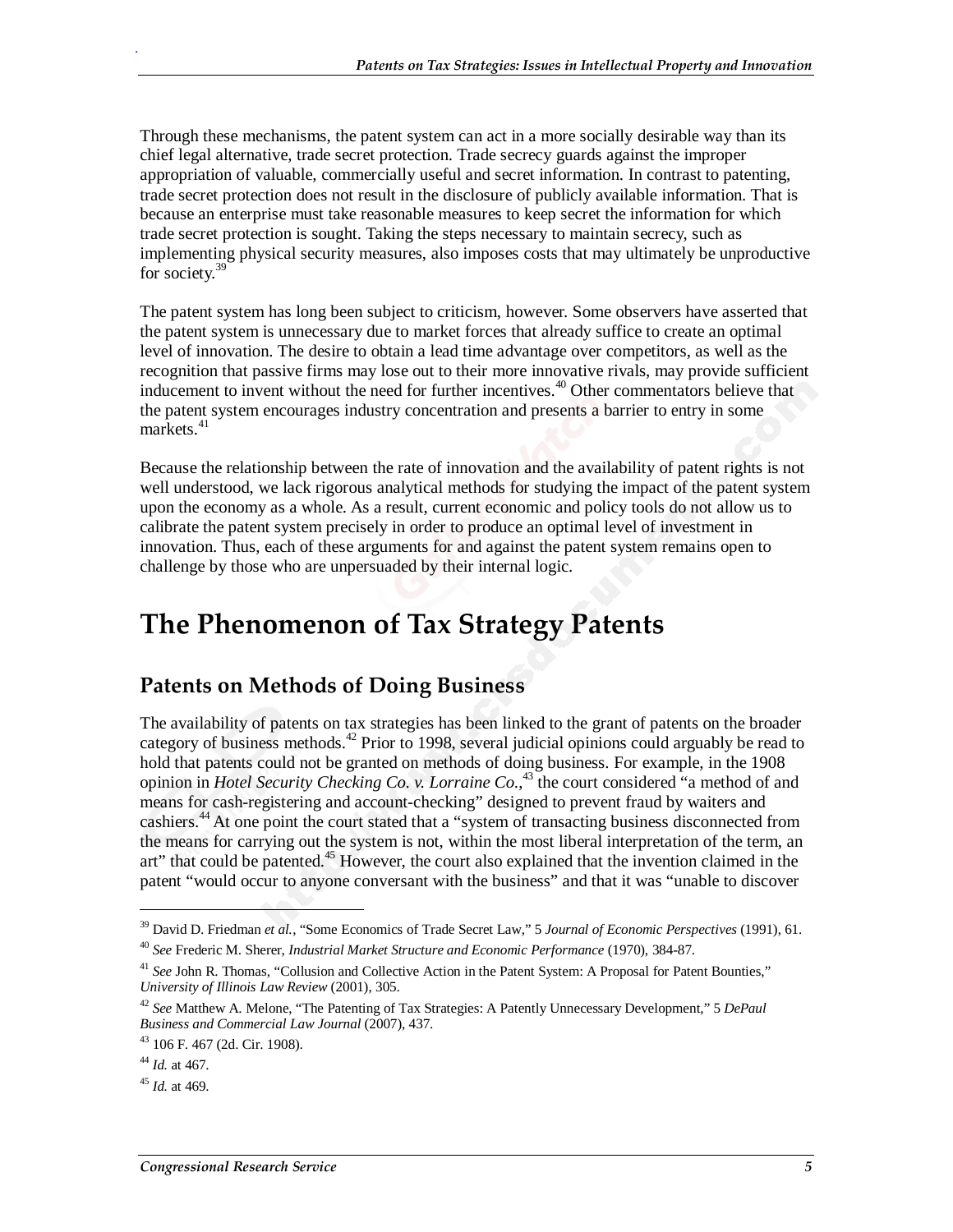any patentable improvements....  $146$  As a result, it was unclear whether the court meant to establish a categorical rule that business methods were not patentable subject matter, or merely state that the particular invention before the court would have been obvious. In any event, the USPTO issued some patents that were arguably directed towards business methods during its long history.<sup>47</sup>

This long period of ambiguity over the patentability of business methods ended with the 1998 opinion of the U.S. Court of Appeals for the Federal Circuit in *State Street Bank & Trust Co. v.*  Signature Financial Group.<sup>48</sup> The patent at issue in that case concerned a data-processing system for implementing an investment structure known as a "Hub and Spoke" system.<sup>49</sup> This system allowed individual mutual funds ("Spokes") to pool their assets in an investment portfolio ("Hub") organized as a partnership. According to the patent, this investment regime provided the advantageous combination of economies of scale in administering investments coupled with the tax advantages of a partnership.<sup>50</sup> The patented system purported to allow administrators to monitor financial information and complete the accounting necessary to maintain this particular investment structure. In addition, it tracked "all the relevant data determined on a daily basis for the Hub and each Spoke, so that aggregate year end income, expenses, and capital gain or loss can be determined for accounting and tax purposes for the Hub and, as a result, for each publicly traded Spoke."<sup>51</sup>

Litigation arose between Signature, the patent owner, and State Street Bank over the latter firm's alleged use of the patented invention. Among the defenses offered by State Street Bank was that the asserted patent claimed subject matter that was not within one of the four categories of statutory subject matter,<sup>52</sup> and hence was invalid. The district court sided with State Street Bank.<sup>53</sup> The trial judge explained:

At bottom, the invention is an accounting system for a certain type of financial investment vehicle claimed as [a] means for performing a series of mathematical functions. Quite simply, it involves no further physical transformation or reduction than inputting numbers, calculating numbers, outputting numbers, and storing numbers. The same functions could be performed, albeit less efficiently, by an accountant armed with pencil, paper, calculator, and a filing system.<sup>54</sup>

The trial court further relied upon "the long-established principle that business 'plans' and 'systems' are not patentable."55 The court judged that "patenting an accounting system necessary to carry on a certain type of business is tantamount to a patent on the business itself."<sup>56</sup> Because

<sup>46</sup> *Id.* at 471.

<sup>47</sup> *See* USPTO, White Paper on Automated Financial or Management Data Processing Methods (Business Methods) (available at http://www.uspto.gov).

<sup>48 149</sup> F.3d 1368 (Fed. Cir. 1998).

<sup>49</sup> *See* U.S. Patent No. 5,193,056.

<sup>50 149</sup> F.3d at 1370.

<sup>51</sup> *Id.*

 $52$  35 U.S.C. § 101 (2006) (identifying processes, machines, manufactures, and compositions of matter as patentable subject matter).

<sup>53 927</sup> F. Supp. 502 (D. Mass. 1996).

<sup>54</sup> *Id.* at 515.

<sup>55</sup> *Id.*

<sup>56</sup> *Id.* at 516.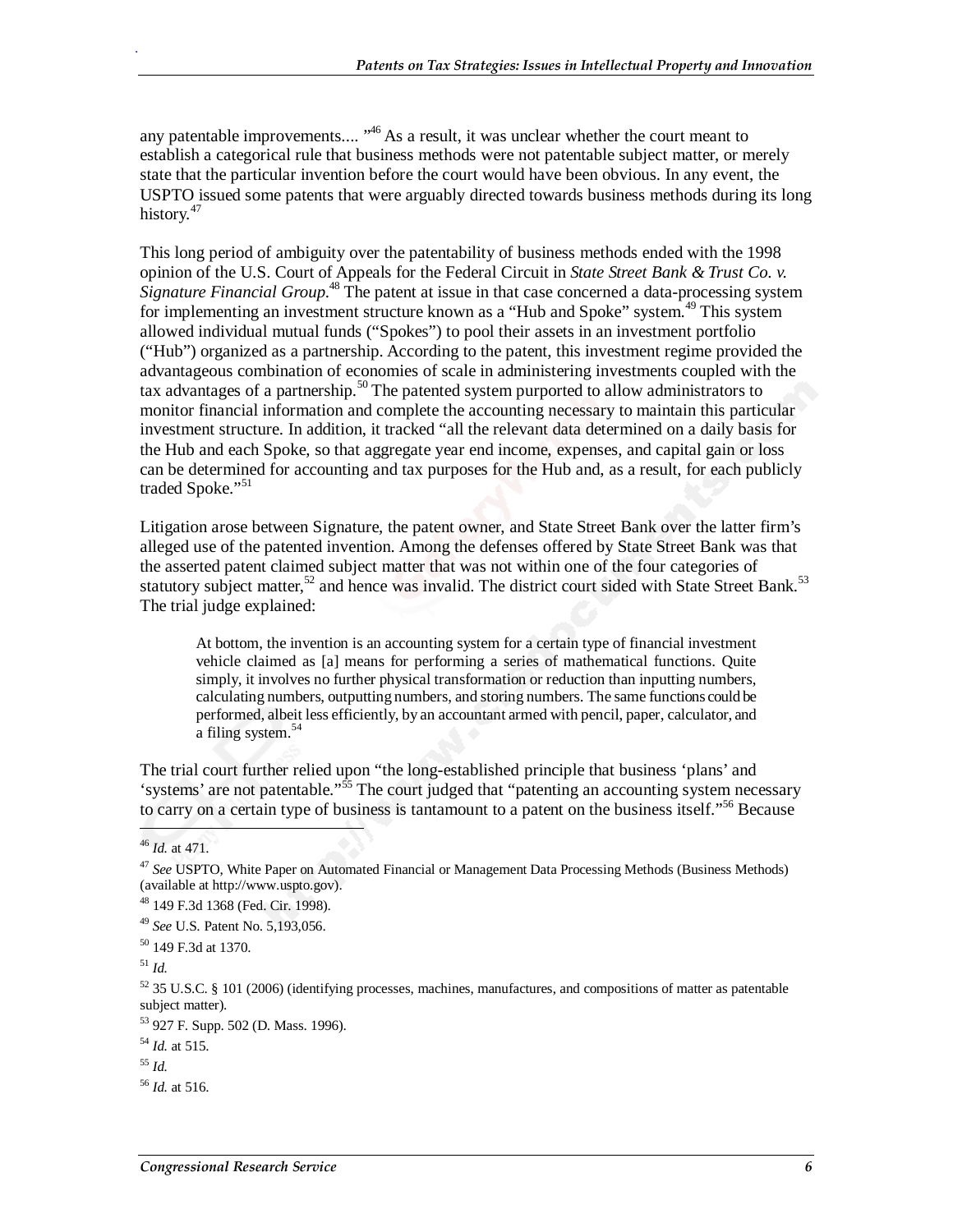the court found that "abstract ideas are not patentable, either as methods of doing business or as mathematical algorithms,"<sup>57</sup> the patent was held to be invalid.

Following an appeal, the Federal Circuit reversed. The court of appeals concluded that the patent claimed not merely an abstract idea, but rather a programmed machine that produced a "useful, concrete, and tangible result."58 Because the invention achieved a useful result, it constituted patentable subject matter even though its result was expressed numerically.<sup>59</sup> The court further explained that:

Today, we hold that the transformation of data, representing discrete dollar amounts, by a machine through a series of mathematical calculations into a final share price, constitutes a practical application of a mathematical algorithm, formula, or calculation, because it produces "a useful, concrete and tangible result"—a final share price momentarily fixed for recording and reporting purposes and even accepted and relied upon by regulatory authorities and in subsequent trades.<sup>60</sup>

The court of appeals then turned to the district court's business methods rejection, opting to "take [the] opportunity to lay this ill-conceived exception to rest."<sup>61</sup> The court explained restrictions upon patents for methods of doing business had not been the law since at least the enactment of the 1952 Patent Act. The Federal Circuit then concluded that methods of doing business should be subject to the same patentability analysis as any other sort of process.<sup>62</sup> In the wake of *State Street Bank*, numerous patents that arguably claim business methods have issued from the USPTO,  $63$ and several have been the subject of litigation in the federal courts.<sup>64</sup>

Congressional reaction to the patenting of business methods has to this point been limited. In 1999, Congress enacted the First Inventor Defense Act as part of the American Inventors Protection Act.<sup>65</sup> That statute provides an earlier inventor of a "method of doing or conducting business" that was later patented by another to assert a defense to patent infringement in certain circumstances.

In enacting the First Inventor Defense Act, Congress recognized that some firms may have operated under the view that business methods could not be patented prior to the *State Street Bank* decision. As a result, they may have maintained their innovative business methods as trade secrets. Having used these trade secrets in furtherance of their marketplace activities for a period of time, however, these firms may be unable to obtain a patent upon their business method. Further, should a competitor later independently invent and patent the same business method, the trade secret holder would potentially be liable for patent infringement. Following the confirmation of the patenting of business methods by the *State Street Bank* court, the creation of

<sup>57</sup> *Id.*

<u>.</u>

.

<sup>64</sup> *See, e.g.,* Nicholas A. Smith, "Business Method Patents and Their Limits: Justifications, History, and the Emergence of a Claim Construction Jurisprudence," 9 *Michigan Telecommunications and Technology Law Review* (2002), 171.

 $^{65}$  P.L. 106-113, 113 Stat. 1536 (1999) (codified at 35 U.S.C. § 273(b) (2006)).

<sup>58 149</sup> F.3d at 1373.

<sup>59</sup> *Id.* at 1375.

<sup>60</sup> *Id.* at 1373.

<sup>61</sup> *Id.* at 1375.

<sup>62</sup> *Id.*

<sup>63</sup> *See, e.g.,* John R. Allison and Emerson H. Tiller, "The Business Method Patent Myth," 18 *Berkeley Technology Law Journal* (2003), 987.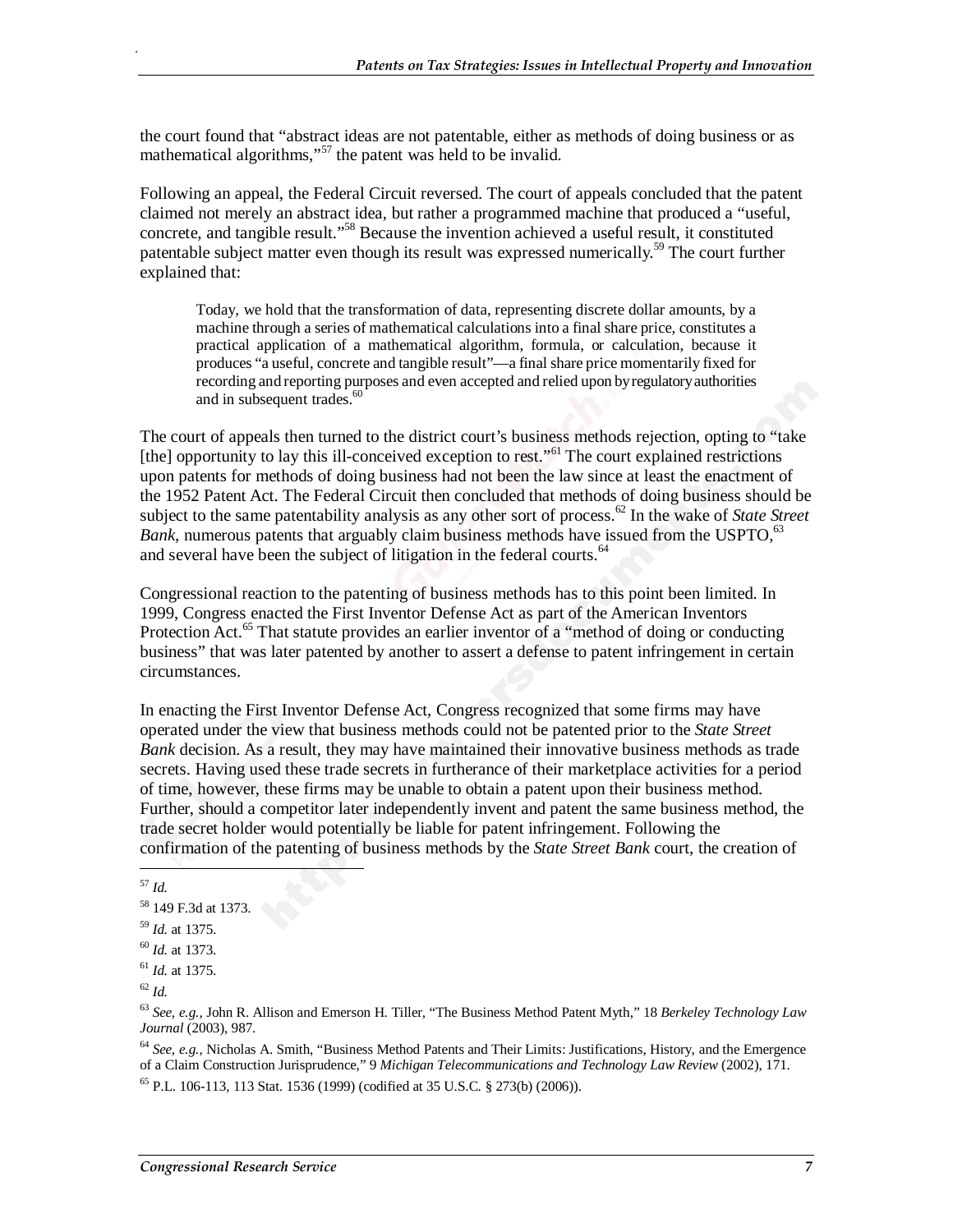the first inventor defense was intended to provide a defense to patent infringement in favor of the first inventor/trade secret holder.<sup>66</sup>

By stipulating that the first inventor defense applied only to a "method of doing or conducting business," Congress arguably recognized the validity of these sorts of patents.<sup>67</sup> The First Inventor Defense Act did not define the term "method of doing or conducting business," however. To date, no published judicial opinion addresses the precise scope of this defense.<sup>68</sup>

#### **Patents on Tax Strategies**

Although the *State Street Bank* opinion rejected a *per se* rule denying patents on business methods, the invention claimed by the Signature patent was arguably motivated by a desire to reduce tax liability.<sup>69</sup> In some sense, then, *State Street Bank* may be seen as the first tax patent case. Some commentators believe that the "increase in the number of tax strategy patents requested and approved by the [USPTO] came on the heels" of *State Street Bank*. 70

Notably, at least one observer rejects this view. Attorney Andrew Schwartz has opined that although business methods may be patented following *State Street Bank*, the conclusion that tax and other legal methods are patentable subject matter does not result. Mr. Schwartz has asserted that while "most if not all novel business methods either save time or harness a law of nature for human benefit,"<sup>71</sup> legal methods instead manipulate "positive law" in order to achieve their advantages.<sup>72</sup> According to Mr. Schwartz, legal methods, including tax strategies, therefore do not qualify as inventions within the meaning of the Patent Act. It remains to be seen whether this view will gain more widespread acceptance.

The USPTO classification scheme reflects the relationship between business method patents and tax patents. Under USPTO practice, business method patents are organized within class 705, titled "Data Processing: Financial, Business Practice, Management, or Cost/Price Determination." Tax strategy patents fall into a subclass under this heading, being identified under classification number 705/36T.

As of January 6, 2010, the USPTO identified 90 issued patents and 136 published applications under classification number  $705/36T$ .<sup>73</sup> As the USPTO received 485,312 patent applications in

1

<sup>66</sup> *See generally* David H. Hollander, Jr., "The First Inventor Defense: A Limited Prior User Right Finds Its Way Into U.S. Patent Law," 30 *American Intellectual Property Law Association Quarterly Journal* (2002), 37.

<sup>67</sup> *See* Rochelle Cooper Dreyfuss, "Are Business Method Patents Bad for Business?," 16 *Santa Clara Computer and High Technology Law Journal* (2000), 263.

<sup>&</sup>lt;sup>68</sup> John R. Allison and Starling D. Hunter, "On the Feasibility of Improving Patent Quality One Technology At a Time: The Case of Business Methods," 21 *Berkeley Technology Law Journal* (2006), 729.

<sup>69</sup> *See, e.g.,* Paul E. Schaafsma, "A Gathering Storm in the Financial Industry," 9 *Stanford Journal of Law, Business and Finance* (2004), 176.

<sup>70</sup> Meyer, *supra*, at 187. *See also* Dan L. Burk and Brett H. McDonnell, "Patents, Tax Strategies, and the Firm," 26 *Virginia Tax Review* (2007), 981.

<sup>71</sup> Andrew A. Schwartz, "The Patent Office Meets the Poison Pill: Why Legal Methods Cannot Be Patented," 20 *Harvard Journal of Law and Technology* (2007), 371.

<sup>72</sup> *Id.* at 367.

<sup>73</sup> It should be appreciated that some observers have criticized the USPTO classification system as unreliable. *See, e.g.,* John R. Allison and Mark A. Lemley, "The Growing Complexity of the United States Patent System," 82 *Boston University Law Review* (2002), 77. As a result, it is possible that some patents arguably directed towards tax strategies (continued...)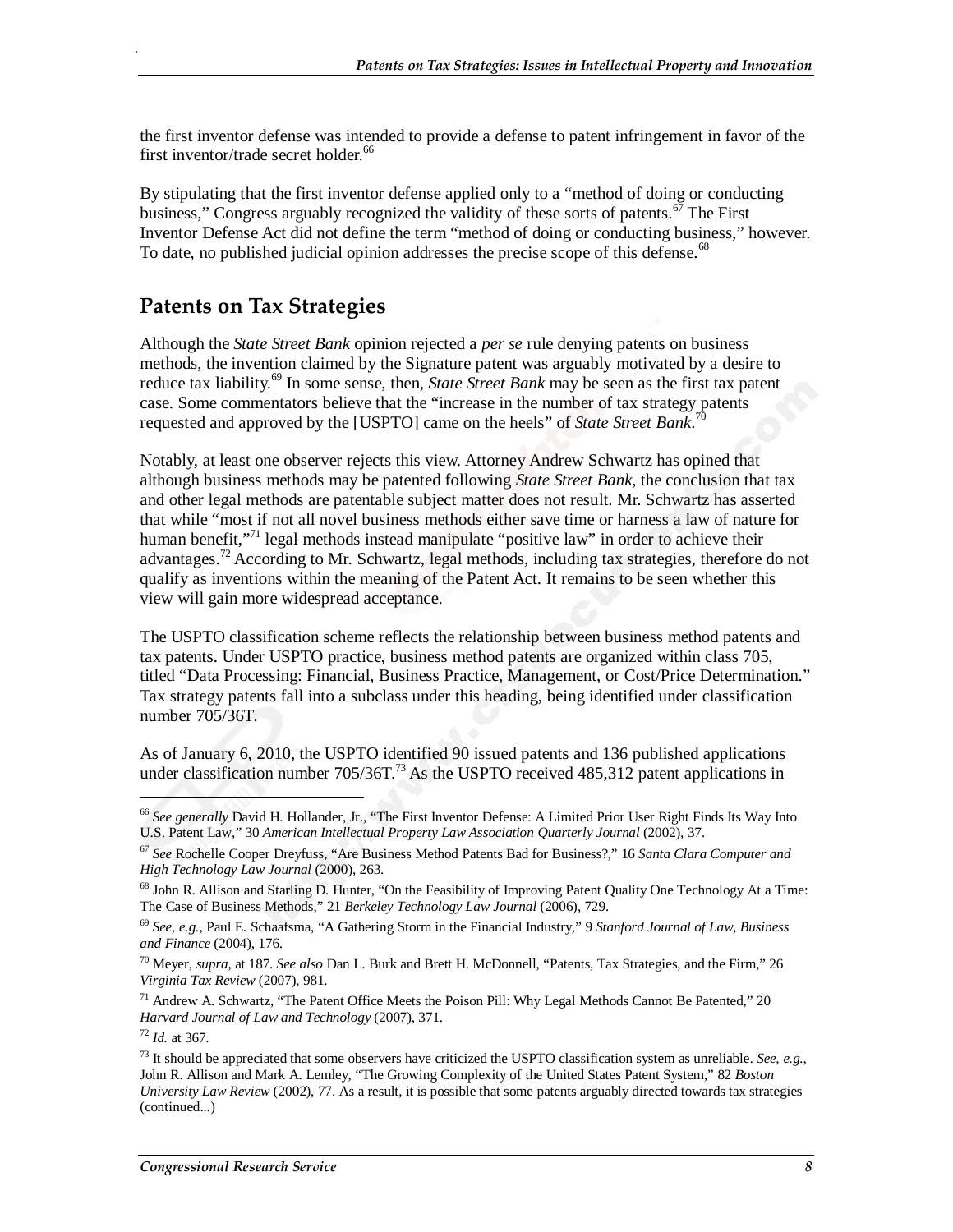2008, and granted 185,224 patents during that year, it should be appreciated that tax strategy patents represent a very small share of that agency's workload.<sup>74</sup> Among the titles of the issued patents are:

- Method and apparatus for tax efficient investment management, U.S. Patent No. 7,031,937
- Method and apparatus for tax-efficient investment using both long and short positions, U.S. Patent No. 6,832,209
- Tax advantaged transaction structure (TATS) and method, U.S. Patent No. 6,578,016
- Use tax optimization process and system, U.S. Patent No. 6,298,333
- Computerized system and method for optimizing after-tax proceeds, U.S. Patent No. 6,115,697

Perhaps the most notable tax strategy patent that has been subject to enforcement litigation is the so-called "SOGRAT" patent, U.S. Patent No. 6,567,790.<sup>75</sup> The SOGRAT patent is titled "[e]stablishing and managing grantor retained annuity trusts funded by nonqualified stock options." The patent's abstract explains that it concerns:

An estate planning method for minimizing transfer tax liability with respect to the transfer of the value of stock options from a holder of stock options to a family member of the holder. The method comprises establishing a Grantor Retained Annuity Trust (GRAT) funded with nonqualified stock options. The method maximizes the transfer of wealth from the grantor of the GRAT to a family member by minimizing the amount of estate and gift taxes paid. By placing the options outside the grantor's estate, the method takes advantage of the appreciation of the options in said GRAT.

On January 6, 2006, the proprietor of the SOGRAT patent, Wealth Transfer Group L.L.C., brought charges of infringement against John W. Rowe, the former executive chairman of Aetna Inc. Wealth Transfer Group reportedly asserted that Rowe had infringed the SOGRAT patent by establishing one or more GRATs that were funded by nonqualified stock options from Aetna. Because the parties to the litigation reached a confidential settlement on March 12, 2007,<sup>76</sup> the courts did not have the opportunity to address the validity and infringement of the SOGRAT patent specifically, nor the concept of tax strategy patents more generally.

1

<sup>(...</sup>continued)

may presently be classified under different categories.

<sup>74</sup> USPTO, U.S. Patent Statistics, Calendar Years 1963-2008 (available at http://www.uspto.gov/web/offices/ac/ido/ oeip/taf/us\_stat.pdf).

<sup>75</sup> *See* Michael Brier, "Patently Foolish? Allowing Firms to Patent Tax Strategies Means That You and Your Clients Have to Foot the Bill," *Financial Advisor* (June 2007).

<sup>76</sup> Wealth Transfer Group LL v. Rowe, D. Conn., No. 3:06CV00245, Consent Final Judgment Regarding Settlement Agreement (March 12, 2007).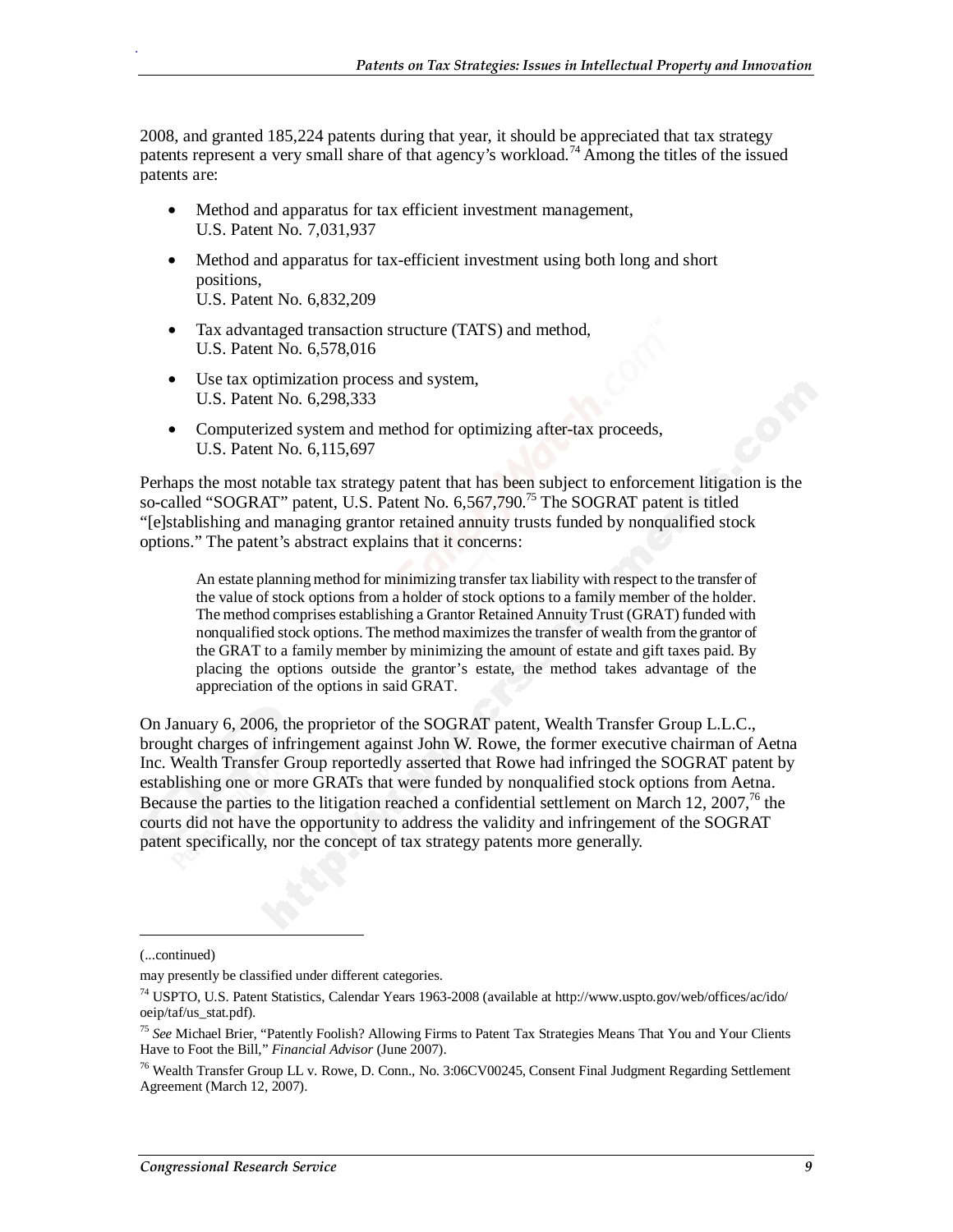#### *In re Bilski*

.

Increasing public scrutiny of business and tax strategy patents in recent years has corresponded with heightened attention to patent eligibility issues by the USPTO and the courts. On October 30, 2008, the Federal Circuit issued its opinion in In re Bilski. The Bilski appeal was decided en banc—that is to say, with the participation of each of the active judges of the court. Bilski's application concerned a method of hedging risk in the field of commodities trading. In particular, his application claimed the following method:

A method for managing the consumption risk costs of a commodity sold by a commodity provider at a fixed price comprising the steps of:

initiating a series of transactions between said commodity provider and consumers of said commodity wherein said consumers purchase said commodity at fixed rate based upon historical averages, said fixed rate corresponding to a risk position of said consumer;

identifying market participants for said commodity having a counter-risk position to said consumers; and

initiating a series of transactions between said commodity provider and said market participants at a second fixed rate such that said series of market participant transactions balances the risk position of said series of consumer transactions.<sup>7</sup>

The USPTO rejected the application as claiming subject matter that was ineligible for patenting under section 101.

On appeal, the Federal Circuit characterized the "true issue before us then is whether Applicants are seeking to claim a fundamental principle (such as an abstract idea) or a mental process." Applying Supreme Court precedent, the Federal Circuit explained:

A claimed process is surely patent-eligible under § 101 if: (1) it is tied to a particular machine or apparatus, or  $(2)$  it transforms a particular article into a different state or thing.<sup>78</sup>

Applying this standard, the Federal Circuit concluded that Bilski's application did not claim patentable subject matter. The Court of Appeals acknowledged Bilski's admission that his claimed invention was not limited to any specific machine or apparatus, and therefore did not satisfy the first prong of the section 101 inquiry.<sup>79</sup> The Federal Circuit also reasoned that the claimed process did not achieve a physical transformation. According to Chief Judge Michel, "[p]urported transformations or manipulations simply of public or private legal obligations or relationships, business risks, or other such abstractions cannot meet the test because they are not physical objects or substances, and they are not representative of physical objects or substances."<sup>80</sup> As a result, the decision of the USPTO to deny Bilski's application was affirmed.

Opinions about the impact of the *Bilski* opinion upon the future availability of business method and tax strategy patents vary. Randall Picker, a member of the law faculty of the University of

<u>.</u>

<sup>77 545</sup> F.3d at 949.

<sup>78</sup> *Id.* at 954.

<sup>79</sup> *Id.* at 962.

<sup>80</sup> *Id.* at 965.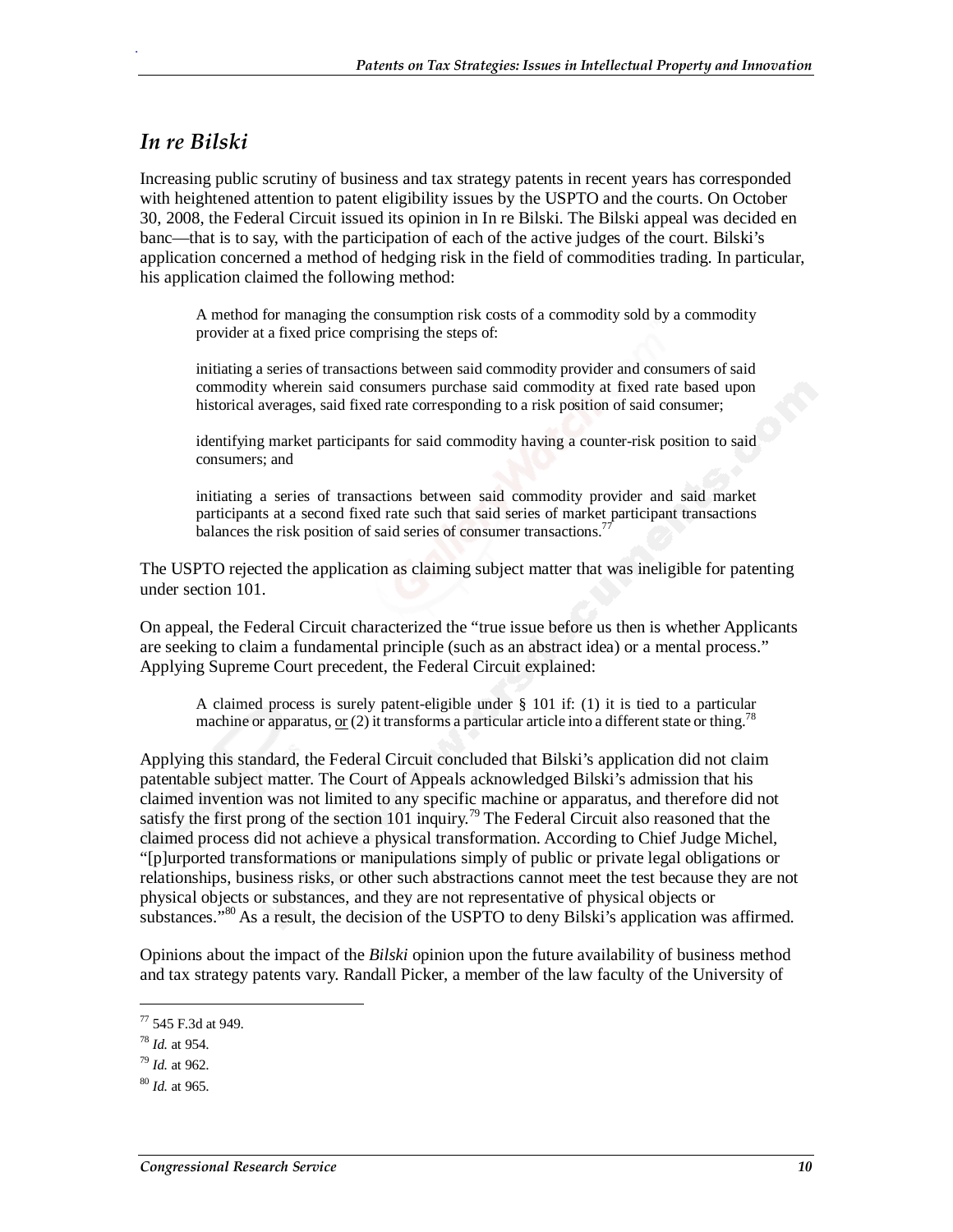Chicago, explained that the Federal Circuit "sharply cut back on the availability of patents for processes" and "substantially stepped back from its prior decision in *State Street Bank*, the decision that brought us the business-method patents controversy.<sup>81</sup> According to commentator Mike Masnick of Techdirt.com, the opinion "will significantly limit software and business method patents.... <sup>"82</sup> Some experts believe that in view of the *Bilski* standard, many patents that the USPTO previously issued would now be judged invalid. $83$ 

On the other hand, the *Bilski* opinion arguably does not explain in detail precisely the extent to which a process must be "tied to a particular machine or apparatus" in order to qualify as patentable subject matter. As a result, attorney James Myers explains that future litigation may "focus on what degree of computerized involvement you have to have in order to meet the threshold."<sup>84</sup> In view of this possible ambiguity, other observers suggest that the primary impact of the *Bilski* opinion may be to alter the way patent applications are drafted. Patent lawyers have been advised to ensure that claimed methods make use of a computer system, or are instead directed to a specific computer system, so that they may be viewed as involving "a particular machine or apparatus" or being transformative in nature.<sup>85</sup> Future developments will provide better perspectives upon the effect of the *Bilski* opinion upon business methods and tax strategy patents.

On June 1, 2009, the United States Supreme Court granted *certiorari* in *In re Bilski*. The Supreme Court will therefore have the opportunity to review the Federal Circuit's holding in this case. The Supreme Court decision can be expected to be issued, at the latest, by July 2010.

### **Innovation Policy Issues**

Although business method patents have been held to be patentable at least since the issuance of the *State Street Bank* opinion in 1998, the more recent phenomenon of tax strategy patents has resulted in a spirited discussion. Some commentators, and in particular tax professionals, have found tax strategy patents to be "ridiculous,"<sup>86</sup> "bizarre"<sup>87</sup> and "deeply unsettling."<sup>88</sup> On the other hand, other observers, including many patent professionals, believe both that concerns over tax patents are overstated, and that the patenting of tax strategies may lead to numerous positive consequences. This report next reviews some of the competing concerns about tax strategy patents.

**.** 

<sup>81</sup> Randall Picker, "*In re Bilski*: The Fed Circuit Tells Inventors to Stuff It," The *University of Chicago: The Law School Faculty Blog* (Oct. 30, 2008).

<sup>82</sup> Mike Masnick, "Court Greatly Limits Software and Business Method Patents," *Techdirt.com* (Oct. 30, 2008).

<sup>83</sup> *See* Glenn W. Trost *et al.*, *Federal Circuit Revises Test for Patentability of Processes/Business Methods* (Nov. 3, 2008) (available at http://www.whitecase.com/alert\_fed\_complicates\_patents\_11032008/).

<sup>84</sup> *See* Nate Raymond, "Patent Bar is Atwitter About the *Bilski* Decision," *The AmLaw Daily* (Oct. 31, 2008) (available at http://amlawdaily.typepad.com/amlawdaily/2008/10/patent-bar-is-a.html).

<sup>85</sup> *See* Robert R. Sachs & Robert A. Hulse, "On Shaky Ground: The (Near) Future of Patents After *Bilski*í," 15 *The Intellectual Property Strategist* no. 3 (Dec. 2008).

<sup>86</sup> Editorial, "Pay to Obey," *New York Times* (October 31, 2006).

<sup>87</sup> David Nolte, "USPTO is Getting It Wrong on Tax Strategy Patents," (July 20, 2006) (available at http://www.expertclick.com).

<sup>88</sup> Melone, *supra*, at 438.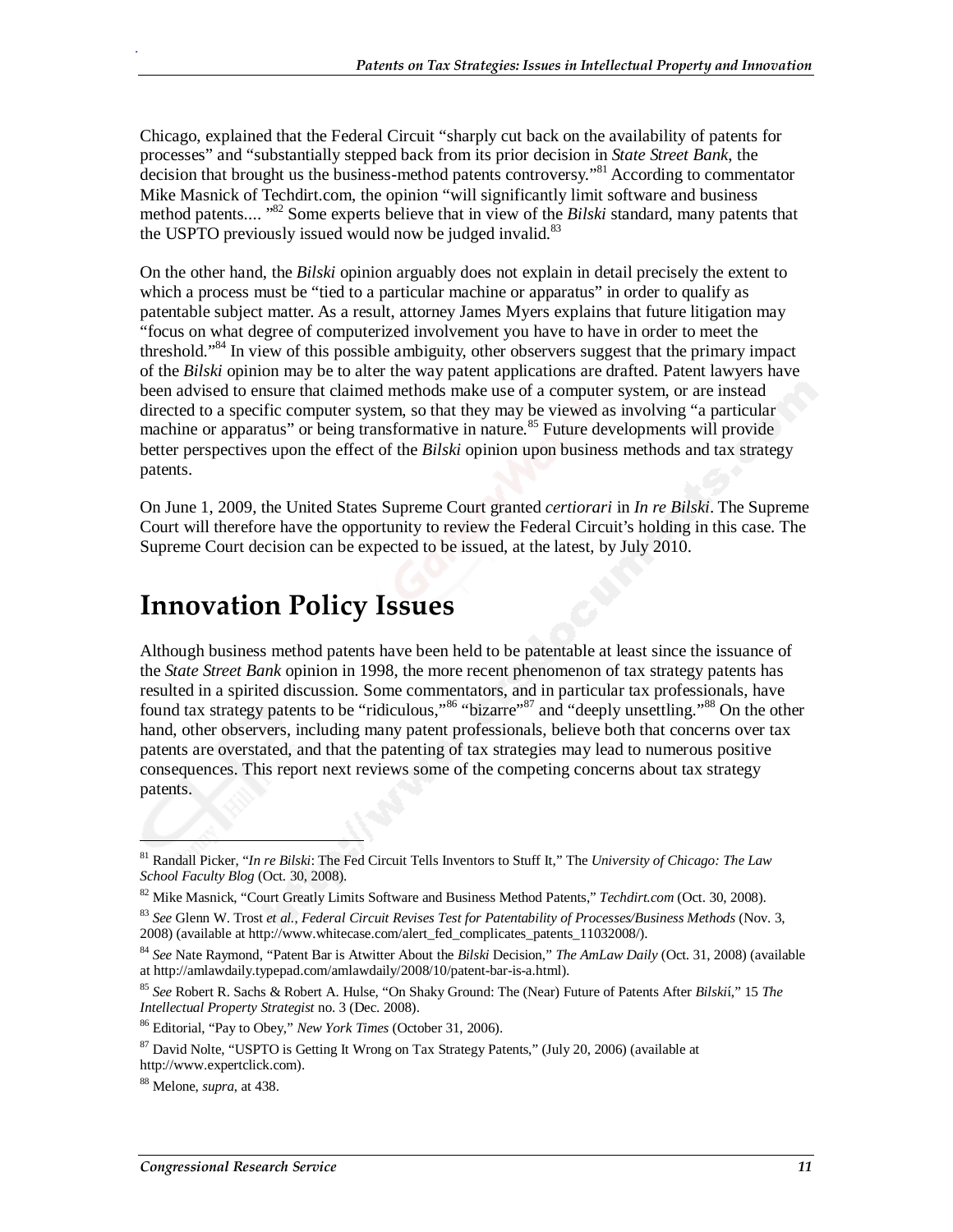#### **Stated Concerns Over Tax Strategy Patents**

Many commentators have asserted that the issuance of tax strategy patents is improvident as a matter of both innovation and tax policy. Some observers believe that innovation in tax avoidance techniques has flourished absent the stimulus of patent protection. For example, the Tax Section of the New York State Bar Association has stated that "[o]ur experience suggests ... that tax advisors do not need the protection of the patent laws to develop tax strategies or to comply with their obligations to represent the interests of their (usually paying) clients.<sup>589</sup> The views of the American Institute of Certified Public Accountants (AICPA) are similar. According to the AICPA, "[p]eople already have substantial incentives to comply with tax law and lower their taxes."<sup>90</sup>

Other observers go further, believing that to the extent that tax patents encourage further innovation in developing innovative tax avoidance strategies, such an incentive is not socially desirable. William A. Drennan, a member of the law faculty at Southern Illinois University, contrasts the grant of tax strategy patents with recent Treasury Department Regulations that, in his view, "reduce the economic incentive to create tax loopholes."<sup>91</sup> Mr. Drennan thus explains:

[O]ne government agency—the Treasury Department—is taking action to discourage loopholes. In contrast, the Patent Office (at the direction of the Federal Circuit) is providing a new incentive to create loopholes. Since the Treasury Department is in charge of the sound administration of the U.S. tax system, the Treasury Department's views on sound tax policy should be given greater weight than the view of the Patent Office on this subject. $92$ 

As summarized by the Joint Committee on Taxation, "some may argue that innovation is either not socially beneficial, or requires no special protection to encourage its undertaking, and thus a fundamental premise behind a patent system is missing."93

Other experts believe that tax strategy patents are inappropriate because they are said to inject private control over a system of public laws.<sup>94</sup> Under this view, a patent may potentially grant one individual the ability to prevent others from using a new tax provision. In turn, private actors may effect the ability of federal, state, and local governments to raise revenue, influence taxpayer behavior, and otherwise achieve the intended purposes of the tax laws.<sup>95</sup> These concerns were voiced by the AICPA in the following way:

Tax strategy patents also preempt Congress's prerogative to have full legislative control over tax policy. Congress enacts tax law provisions applicable to various taxpayers and intends that taxpayers will be able to use them. Tax strategy patents thwart this Congressional intent

1

<sup>&</sup>lt;sup>89</sup> New York State Bar Association, "Patentability of Tax Advice and Tax Strategies" (August 17, 2006) (available at http://www.nysba.org).

<sup>&</sup>lt;sup>90</sup> AICPA, "Analysis and Legislative Proposals Regarding Patents for Tax Strategies" (February 28, 2007) (available at tax.aicpa.org) (hereinafter "AICPA Analysis").

<sup>91</sup> Drennan, *supra*, at 280.

<sup>92</sup> *Id.*

<sup>93</sup> Staff of the Joint Committee on Taxation, "Background and Issues Relating to the Patenting of Tax Advice" (July 13, 2006), 25 (available at http://www.house.gov/jct).

<sup>94</sup> *See* Richard S. Marshall, "Tax Strategy Patents—Legislative, Judicial and Other Developments," 48 *Tax Management Memo* (2007), 243.

<sup>&</sup>lt;sup>95</sup> Steve Seidenberg, "Taxation Innovation: Patent Office Receives Criticism for Issuing Patents on Tax Strategies," *Inside Counsel* (December 2006).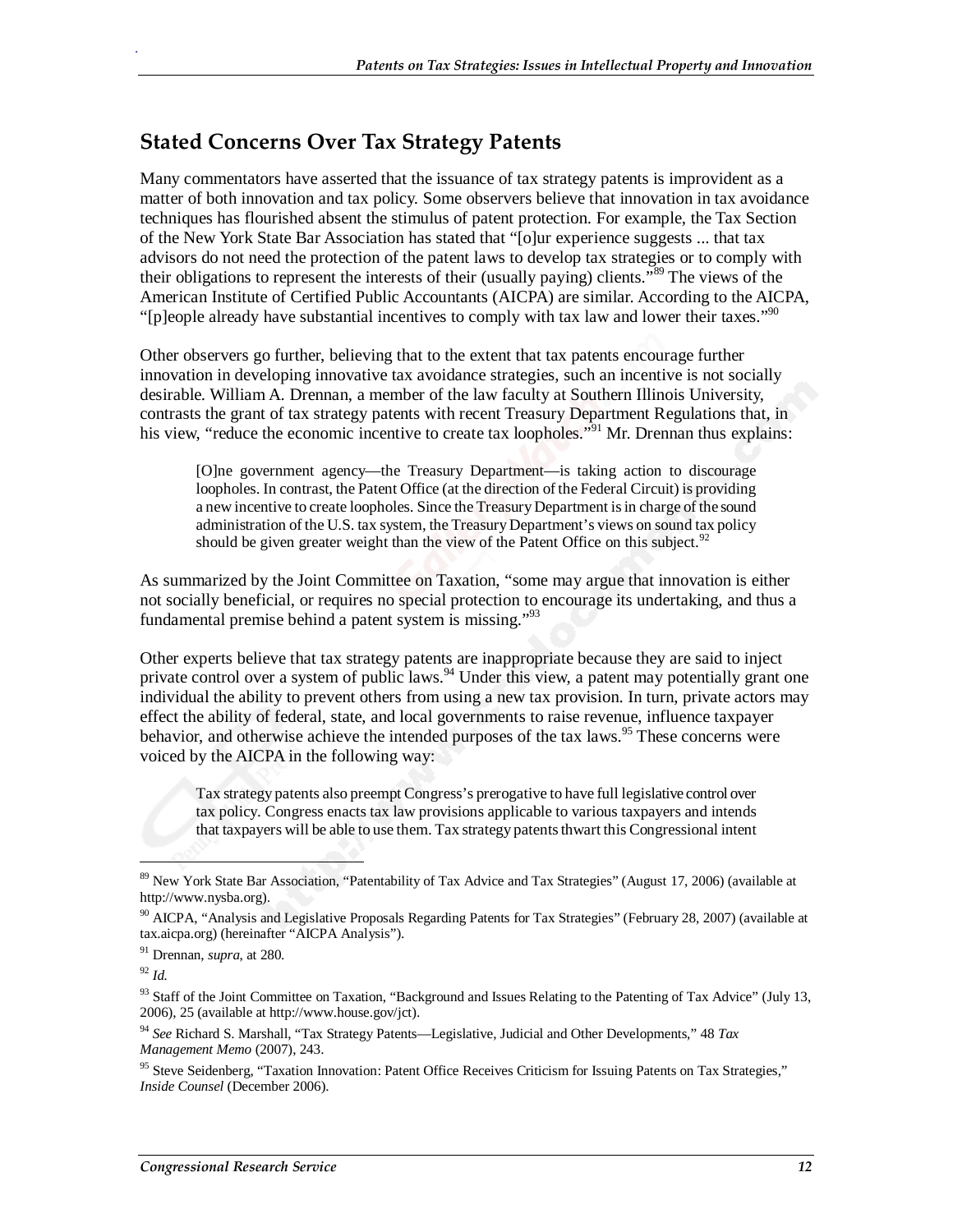by giving tax strategy patent holders the power to decide how select tax law provisions can be used and who can use them.<sup>96</sup>

Tax professionals have also expressed concerns over the impact of tax strategy patents upon their own practices, as well as taxpayers in general. Some observers believe that the burdens of investigating whether a taxpayer's planned course of action is covered by a tax strategy patent, determining whether the patent was providently granted by the USPTO, and potentially negotiating with the patent proprietor in order to employ the strategy, will be costly and impractical for many taxpayers.<sup>97</sup> Further, because compliance with the tax laws and its selfassessment system is obligatory for all citizens of the United States, the scope of this burden could be considerable.<sup>98</sup>

Some commentators have also opined that the grant of a patent may mislead taxpayers. They believe that issuance of a patent may be seen as the government's imprimatur that a particular technique may be useful in limiting an individual's tax obligations. Because the USPTO does not necessarily evaluate the legality and comparative effectiveness of a particular tax strategy as part of its decision to issue a patent, however, such an impression would be mistaken. As the AICPA has stated:

Taxpayers may be misled into believing that a patented tax strategy bears the approval of other government agencies, such as the IRS, and therefore is a valid and viable technique under tax law. This is not the case. $99$ 

Finally, some commentators have expressed concerns that the USPTO does not have sufficient expertise to assess whether a particular tax strategy meets the patentability criteria of novelty and nonobviousness.<sup>100</sup> As Ellen P. Aprill, a member of the law faculty of the Loyola Law School of Los Angeles, has asserted:

It is the duty of patent examiners in the PTO to make the determination that a patent is novel and not obvious. In order to review the validity under the patent law of applications for tax strategy patents, patent examiners need expertise not only in software and finance, but also, of course, tax. They need to understand the conceptual basis of a range of areas of tax financial products, estate and gift tax, pension and deferred compensation, to name a few where tax strategy patents already exist. Such expertise is difficult to obtain. Few tax practitioners have such broad knowledge in such varied aspects of the tax law. Most work very hard just to keep up in developments and changes in the law in their areas of specialization. Yet the patent examiners evaluating these tax strategy patents are trained as engineers, with few having some additional financial education, such as an MBA. They are not tax lawyers or accountants.101

In addition, identifying state of the art knowledge may present complications within the tax field. Tax return information is maintained in confidence,  $102$  and communications between taxpayers

<sup>96</sup> AICPA Analysis, *supra*, at 5.

<sup>97</sup> Gary C. Bubb, "Patented Tax Strategies—Are You Serious?," *Rhode Island Lawyers Weekly* (August 20, 2007). 98 Ellen P. Aprill, "Responding to Tax Strategy Patents," American Bar Association Annual Meeting (August 11,

<sup>2007), 7.</sup> 

<sup>99</sup> AICPA Analysis, *supra*, at 2.

<sup>100 35</sup> U.S.C. §§ 102, 103 (2006).

<sup>101</sup> Aprill, *supra*, at 7.

<sup>102 26</sup> U.S.C. § 6103(a) (2006).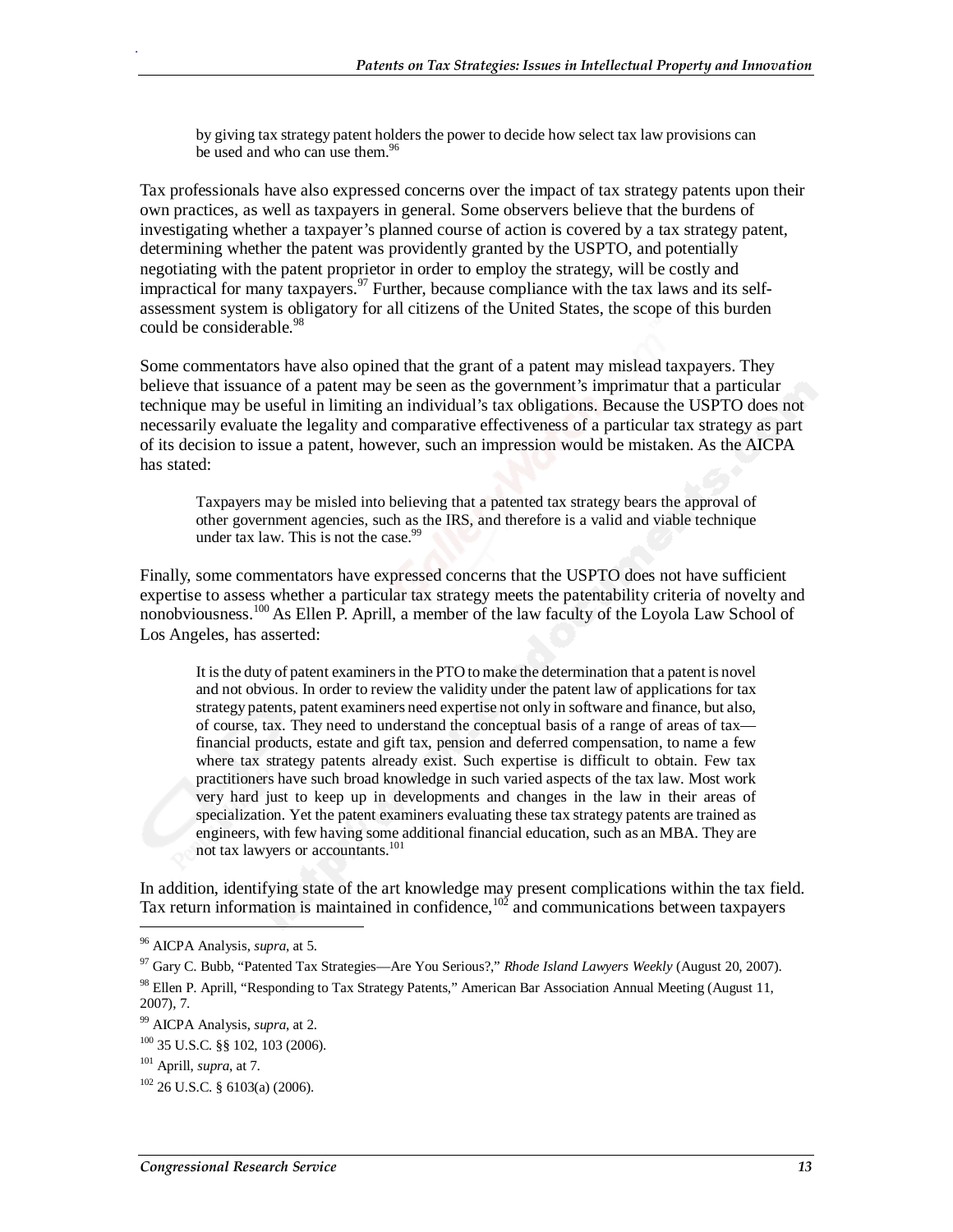and their advisors may also be subject to a legal privilege of nondisclosure.<sup>103</sup> Due to these circumstances, reportedly "tax practitioners are concerned that many of the patents that have or will be issued for tax strategies will inevitably involve techniques that have long been accepted as routine. $\cdot$ <sup>104</sup>

#### **Support for Tax Strategy Patents**

In contrast, other observers have expressed support for the allowance of patents on tax strategies. Some of these commentators believe that previously articulated concerns about tax strategy patents are overstated. Others make the affirmative case that tax strategy patents will produce positive social benefits.

Some experts disagree that patents will necessarily prove ineffective in encouraging the development of new tax strategies. Patent attorney Michael Sandonato is reported as explaining: "Of course, tax advisers will give their best advice, but if they can patent it and have some exclusive rights to it, you may see the extra level of activity that patents can motivate."<sup>105</sup> Others observe that new ways to reduce tax liability can be both costly to develop and the source of considerable value for a particular inventor.<sup>106</sup> As with more traditional sorts of patents, tax strategy patents may reward these efforts and differentiate products and services among competing tax advisors. $107$ 

Tax strategy patenting is also said to lead to the affirmative social benefit of enhanced public disclosure. Each issued patent is required to incorporate a full description of the patented invention.<sup>108</sup> As a result, patents may provide an effective mechanism for disseminating information regarding the current state of the art in particular disciplines. Although existing regulations require that certain "tax shelters" be disclosed to the Department of the Treasury,<sup>109</sup> the patent system could arguably improve the availability of information regarding tax strategies to tax professionals and regulators alike. $110$ 

Some commentators further discount stated concerns that tax strategy patents potentially allow someone to appropriate a method of complying with the law. They observe that a variety of patented inventions could be described in this manner. As explained by patent professionals Stephen T. Schreiner and George Y. Wang, "[m]any different types of patentable inventions involve a manner of complying with the law, but they are not prohibited from patenting for that reason."<sup>111</sup> Schreiner and Wang explain that such inventions as an improved catalytic converter, child's safety seat, and machine for weighing trucks may relate to laws governing automobile emissions, transportation safety, and highway traffic. Because each of these inventions is

1

 $103$  26 U.S.C. § 7525(a)(1) (2006).

<sup>104</sup> Aprill, *supra*, at 9.

<sup>105</sup> Quoted in Seidenberg, *supra*.

<sup>106</sup> *See* Dennis I. Belcher and Dana G. Fitzsimmons, Jr., "Tax Planners—Beware of Patented Estate Planning Techniques!," *Probate and Property* (November/December 2006), 24.

<sup>107</sup> *Id.*

<sup>108 35</sup> U.S.C. § 112 (2006).

<sup>109</sup> Treas. Reg. 1-6011-4(a).

<sup>110</sup> House Report, *supra*, at 23-24.

<sup>111</sup> Schreiner and Wang, *supra,* at 1.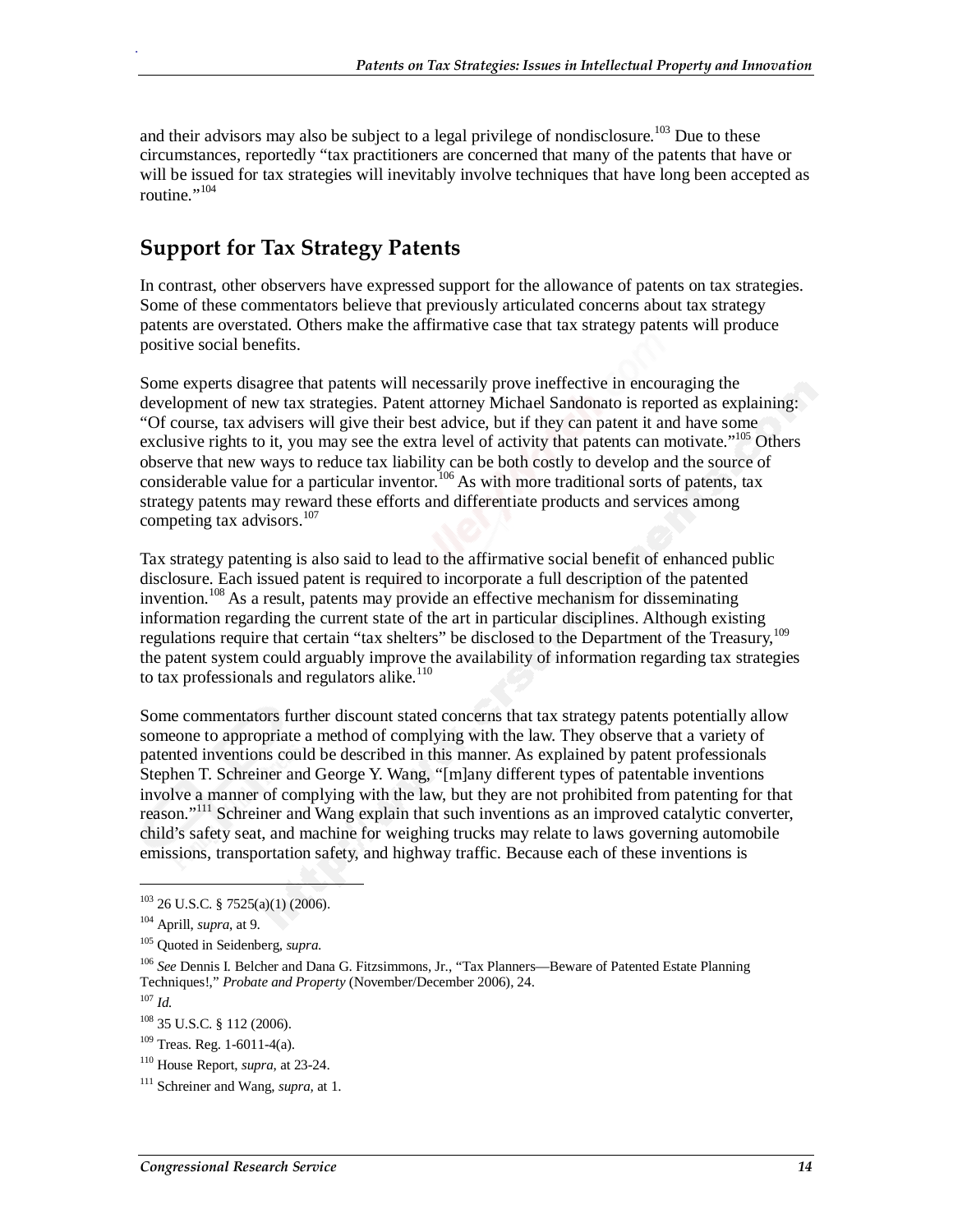nonetheless eligible for patenting, Schreiner and Wang assert that "eligibility for patent protection should not turn on whether the inventions pertain to compliance with the law."<sup>112</sup>

Observers also note that professionals in many spheres of endeavor have long had to account for the patent system during their decision-making process. Chemists, biologists, engineers, computer scientists, and medical doctors are among those individuals who may obtain patents, but must also be mindful of the patents of others during the course of their professional activities. These observers find no persuasive justification for treating tax professionals differently. As Schreiner and Wang state:

[S]ome seem to have taken the position that tax attorneys and wealthy tax clients should simply not have to be burdened with tax patents. However, this is not persuasive. If doctors and patients must observe patent restrictions on new medical techniques and new medicines that may have life-altering consequences, we can think of no moral, legal or policy basis for why tax attorneys and their clients should enjoy a special exemption while those in the medical profession do not.<sup>113</sup>

Patent experts also explain that patents do not provide the affirmative right to use the patented invention, but rather the right to exclude others from doing so.<sup>114</sup> As a result, in their view the notion that the grant of patent implies that the patented invention is effective and approved for use is simply incorrect. This situation is commonplace in other fields of endeavor: For example, the USPTO commonly issues patents on pharmaceuticals and medical devices that have not yet received marketing approval from the Food and Drug Administration.<sup>115</sup> In the view of these experts, if taxpayers mistakenly believe that the grant of a patent implies government approval of the patented strategy, then the proper response is to promote taxpayer awareness, not to limit or prohibit tax strategy patents altogether.<sup>116</sup>

Observers further note that the USPTO has consistently been called upon to address new categories of inventions throughout that agency's long history. For example, contemporary USPTO examiners must respond to cutting-edge innovations in fields such as nanotechnology by developing technical expertise and establishing documentation regarding the state of the art. The USPTO potentially faces a similar challenge with respect to tax strategies, but many observers believe that there is nothing particularly noteworthy or unusual about this task.<sup>117</sup>

### **Congressional Issues and Options**

Should Congress conclude that the current situation with respect to tax strategy patents is satisfactory, then no action need be taken. If Congress wishes to intervene, however, a number of options present themselves.

<u>.</u>

<sup>112</sup> *Id.*

<sup>113</sup> *Id.* at 2.

<sup>114</sup> E. Anthony Figg, "Should the Patent Laws Exempt Certain Innovations from Patent Eligibility?," *IPL Newsletter* (Summer 2006), 3.

<sup>115</sup> *See* John R. Thomas, *Pharmaceutical Patent Law* (Bureau of National Affairs, 2005), 7 ("An award of marketing approval by the FDA and the grant of a patent by the PTO are distinct events that depend upon different criteria.").

<sup>116</sup> Schreiner and Wang, *supra,* at 2.

<sup>117</sup> Figg, *supra*, at 3; Schreiner and Wang, *supra,* at 2.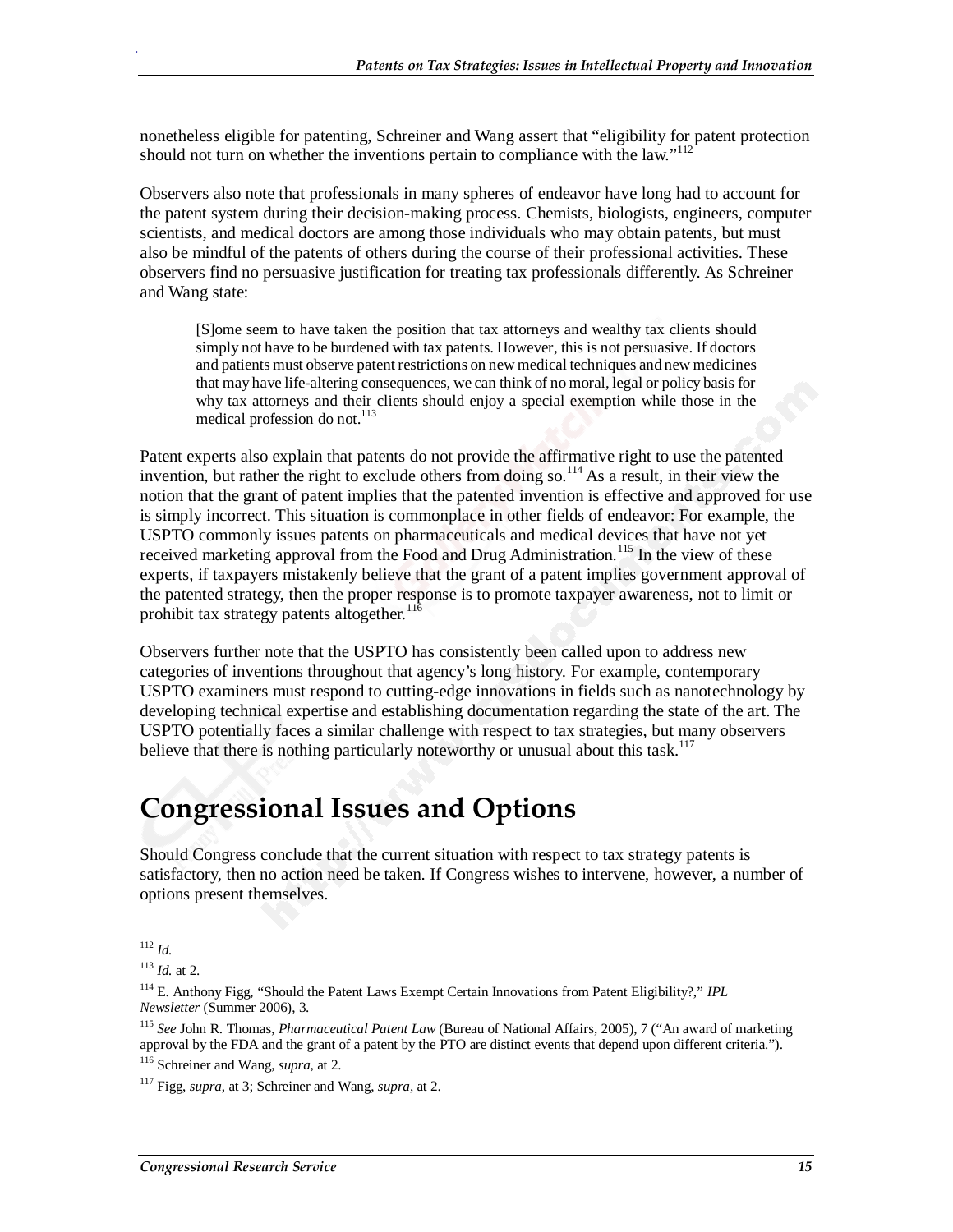In the  $111<sup>th</sup>$  Congress, three bills have been introduced that would limit the enforcement of tax strategy patents. <sup>118</sup> None has yet been enacted. H.R. 1265 and S. 506 define the excluded category of "tax planning invention[s]" to mean "a plan, strategy, technique, scheme, process, or system that is designed to reduce, minimize, determine, avoid, or defer, or has, when implemented, the effect of reducing, minimizing, determining, avoiding, or deferring, a taxpayer's tax liability or is designed to facilitate compliance with tax laws, but does not include tax preparation software and other tools or systems used solely to prepare tax or information returns.... "<sup>119</sup> H.R. 2584 would prevent any patent claiming a "tax planning method," which is defined similarly.<sup>120</sup> The legislation would apply to any application filed at the USPTO on or after the date of enactment.<sup>121</sup>

Other legislative responses are also possible. In furtherance of its oversight over the USPTO, Congress could continue to track that agency's activities with respect to tax strategy patents. In this vein, commentators have proposed several reforms, including USPTO hiring of examiners with expertise in taxation and related disciplines.<sup>122</sup> Congress could also encourage continued cooperation between the USPTO and the IRS with respect to tax strategy patents.

Congress may also wish to promote the engagement of the community of tax professionals with the patent system. The patent laws allow members of the public both to comment upon many pending patent applications and to challenge issued patents through administrative proceedings.<sup>123</sup> The voluntary contributions of knowledgeable specialists, through these and other mechanisms, may help promote a high level of quality of issued tax strategy patents.

### **Concluding Observations**

Tax strategies represent the latest area of controversy regarding patentable subject matter. Other sorts of inventions, such as business methods, biotechnologies, and computer software, have also raised considerable legal and policy questions when they were initially brought before the patent system.<sup>124</sup> Some observers believe that patents on these and other innovations have been allowed for many years, without any evidence of harm to the U.S. innovation environment.<sup>125</sup> Others contend that the affirmative case for granting patents on business methods remains weak, and that patents on tax strategies present uniquely deleterious social consequences.<sup>126</sup> Although proposed legislative responses to the phenomenon of tax strategy patents have thus far been limited to those instruments, this episode might also promote broader congressional thinking of the sorts of inventions that may be appropriately patented.

<u>.</u>

<sup>118</sup> H.R. 1265, § 303; H.R. 2584, §1; S. 506, § 303.

<sup>119</sup> H.R. 1265, § 303(a); S. 506, § 303(a).

<sup>120</sup> H.R. 2584, §1(a).

<sup>121</sup> H.R. 1265, § 303(b); H.R. 2584, §1(b); S. 506, § 303(b).

<sup>122</sup> Aprill, *supra*, at 21.

<sup>123</sup> *See* 35 U.S.C. §§ 301, 311 (2006) (allowing members of the public to commence reexamination proceedings before the USPTO); 37 C.F.R. § 1.99 (2006) (allowing members of the public to submit information that they believe is relevant to a published, pending application to the USPTO under certain circumstances).

<sup>124</sup> *See* Alan L. Durham, "'Useful Arts' in the Information Age," 1999 *BYU Law Review*, 1419.

<sup>125</sup> *See* Schreiner and Wang, *supra*.

<sup>126</sup> *See* Moore, *supra*.